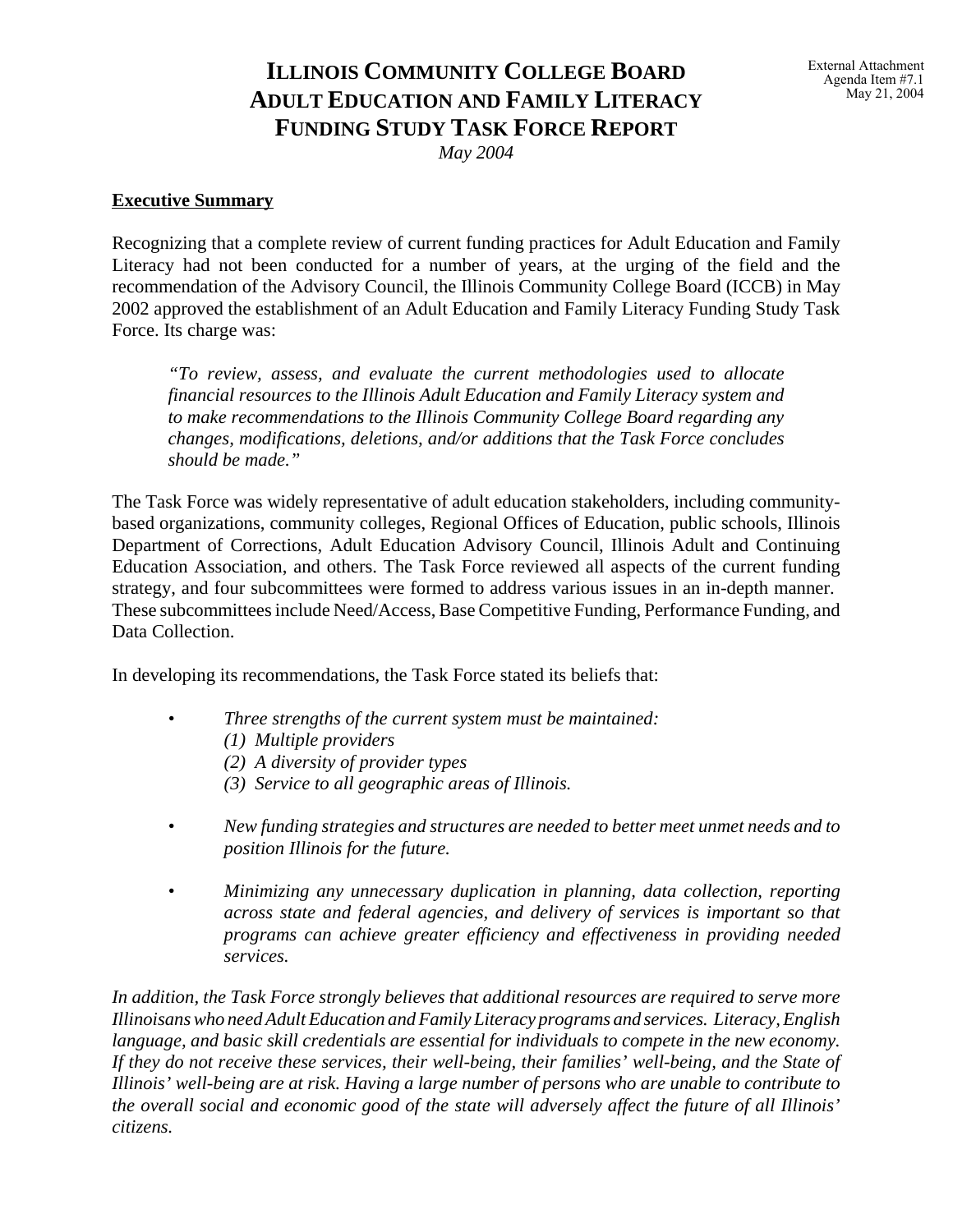Illinois receives both state and federal funds to support Adult Education and Family Literacy (AEFL) programs. Both federal and state legislation specify how financial resources should be used and require "direct and equitable access to funds and services." In FY 2003, \$55.3 million were allocated to Adult Education and Family Literacy programs**.** The current funding process distributes these resources through a Request for Proposal (RFP) process in three categories:

- 1) General Program Award (State Basic, State Public Assistance, and Federal Basic);
- 2) State Performance; and
- 3) Federal English Literacy/Civics.

The Task Force recommendations address changes to the General Program Award and State Performance categories as follows:

- For the General Program Award, the Task Force's recommendations rely on a modified formula approach, which adheres to federal law through use of a competitive RFP process with open-access to all eligible entities. The approach also emphasizes good government management practices, for example, by allowing local determination for use of funds to the extent possible, by streamlined budgeting and reporting requirements so that more funds can go to provide services, and by distributing funds to areas of the state that have the greatest need for services.
- For Performance Funding, the Task Force believes that the basis should be student outcomes, and that performance funds should be used to encourage and reward all eligible programs to continue to improve the outcomes of services delivered to students.

Specific components of the funding recommendations include:

- Using an updated **Index of Need** to prorate funds to each Area Planning Council based on its proportion of state need;
- Instituting a **Foundation** component to provide base resources needed to open and maintain smaller programs;
- **Using Units of Instruction and Enrollment** components that consider the estimated costs of delivering and "growing" programs;
- Implementing a **Program Excellence Award** component; and
- **Allocating Performance Funding** that focuses on improvement and rewards providers that a) meet and b) exceed agreed upon performance benchmarks.

The new funding methodology that is recommended will result in changes in the current funding structure and to the amount of resources allocated to each provider. A transition strategy was discussed at length by the Task Force, and it was determined that funding methodologies cannot resolve all the resource challenges faced by the adult education system. Furthermore, it cannot be expected to fully accommodate the wide range of objective and subjective differences and special circumstances of each provider. The historical under funding of Adult Education and Family Literacy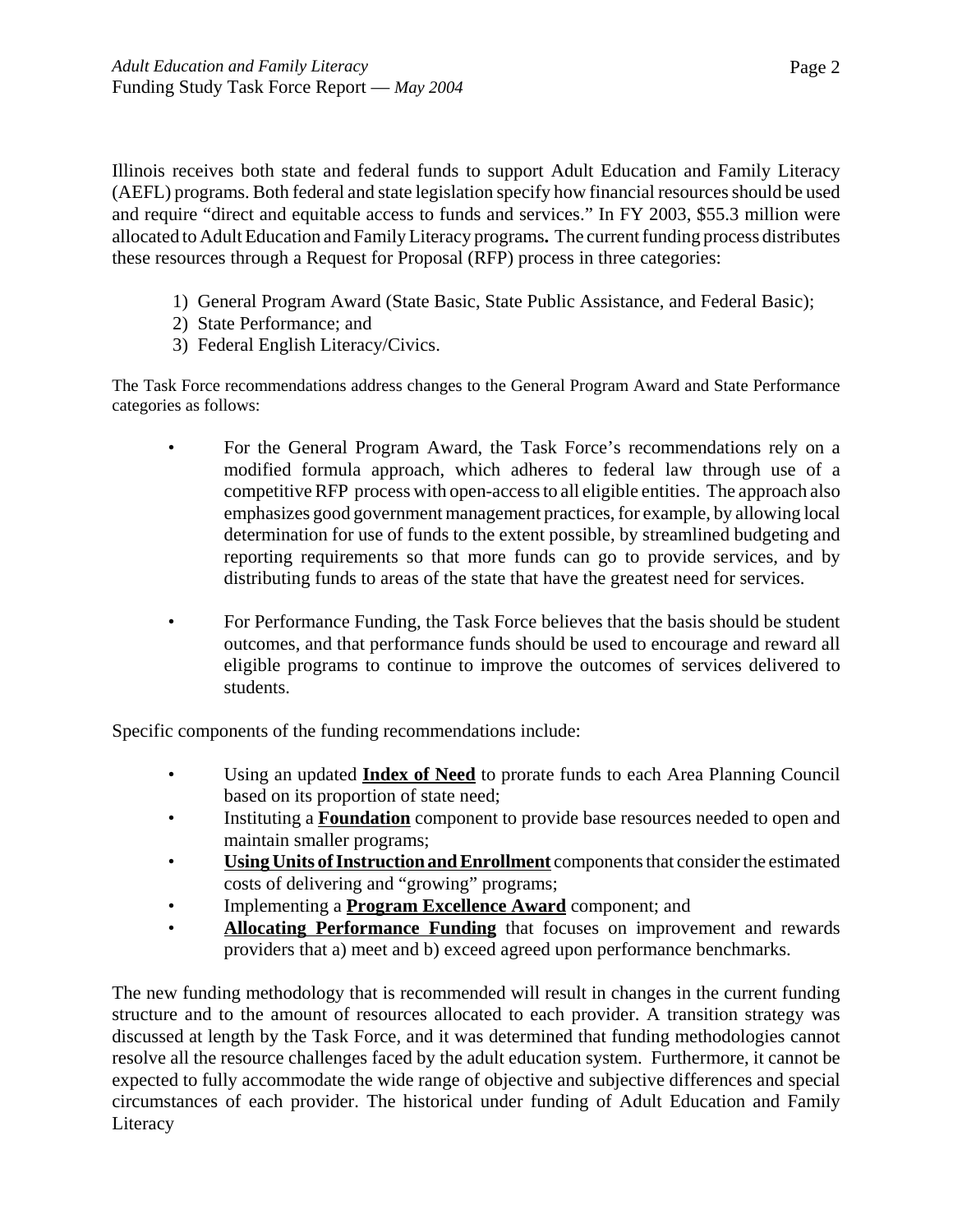further complicates the transition. The Task Force and the ICCB feel strongly that providers that are farther away from their funding targets must be assisted, and that the financial effect on providers who are better funded in a relative sense, should be limited. The Task Force is recommending a transition plan that will minimize the effect on the various programs to ensure that, to the extent possible, current services to students can be protected and so that various providers will have adequate time to prepare for funding adjustments. Thus, the Task Force recommends a multi-year transition plan that would establish an annual 5 percent funding reduction cap to ease the impact on programs and services to students. This cap would be in place until the new data system is in place.

In its discussions, the Task Force reviewed legislation applicable to Illinois Adult Education and Family Literacy programs and the Statement of Legislative Intent that applied to the transfer of administration of these programs to the ICCB. The Task Force believes that its recommendations are consistent with federal and state legislation and the Statement. The Task Force also believes that state legislation should be amended, where appropriate, to be complementary with federal legislation.

The Task Force Report also contains recommendations for:

- Overarching principles for a funding framework;
- Data monitoring and verification processes;
- Communication and definitional processes; and
- A new internet-based, centralized data system.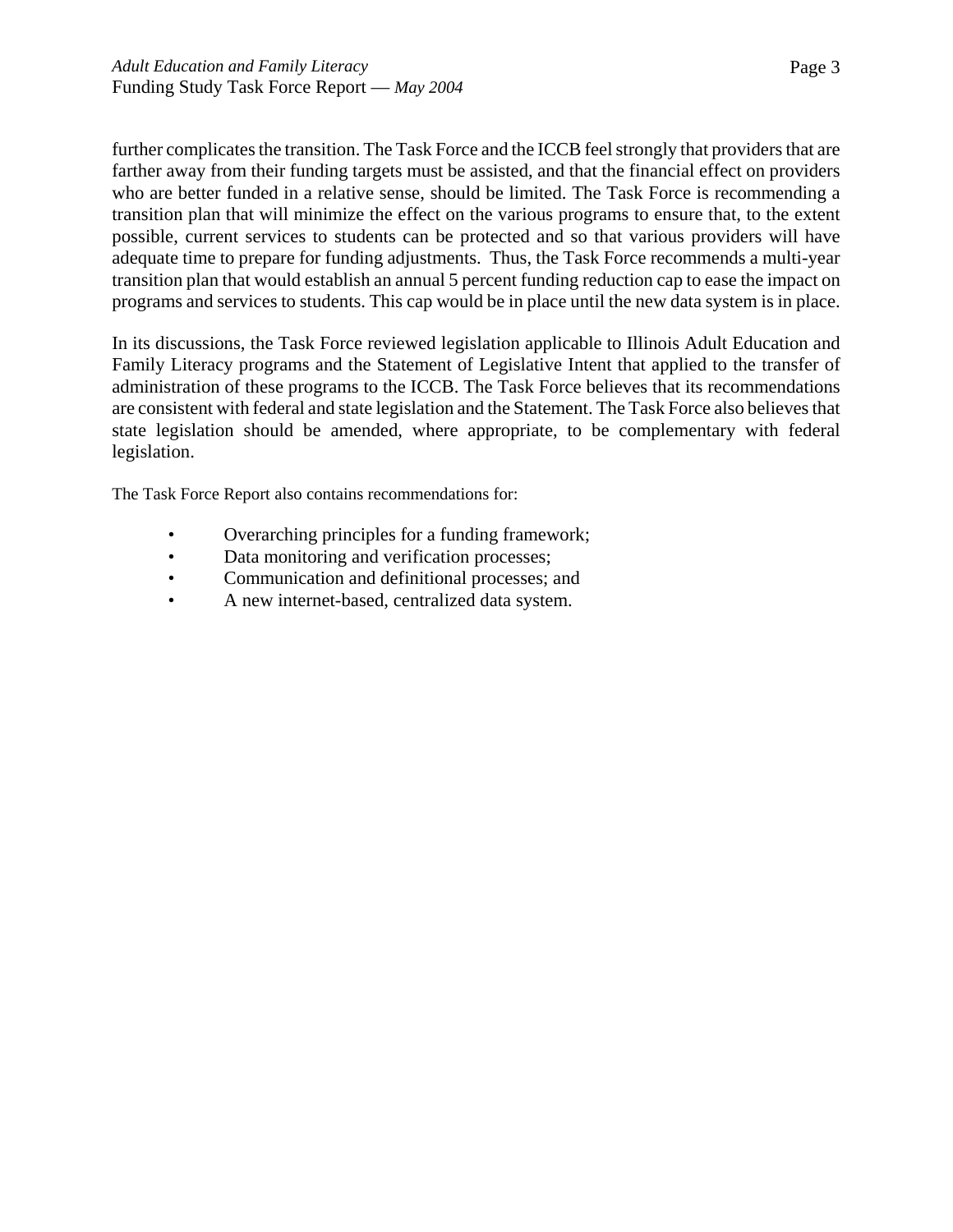# **ILLINOIS COMMUNITY COLLEGE BOARD ADULT EDUCATION AND FAMILY LITERACY FUNDING STUDY TASK FORCE REPORT**

Recognizing that a complete review of current funding practices for Adult Education and Family Literacy had not been conducted for a number of years, at the urging of the field and recommendation of the Advisory Council, the Illinois Community College Board (ICCB) in May 2002 approved the establishment of an Adult Education and Family Literacy Funding Study Task Force. The Task Force has met monthly since September 2002 and discussed an array of issues and funding strategies pertinent to its charge.

The Task Force is widely representative of adult education stakeholders, including all provider types. The Task Force reviewed all aspects of the current funding strategies, and four subcommittees were formed to address various issues in an in-depth manner. The members of the Task Force are identified in Attachment A. The charge to the Task Force was:

*"To review, assess, and evaluate the current methodologies used to allocate financial resources to the Illinois Adult Education and Family Literacy system and to make recommendations to the Illinois Community College Board regarding any changes, modifications, deletions, and/or additions that the Task Force concludes should be made."*

In addition, the Task Force was asked to complete its work so that recommendations could be used to develop funding allocations to programs for FY 2006.

Two public hearings were held in February 2004 in Springfield and in Chicago, and the Task Force reviewed the feedback from those hearings and made a number of changes to its preliminary recommendations.

In its discussions, the Task Force reviewed legislation applicable to Illinois Adult Education and Family Literacy programs and the Statement of Legislative Intent that applied to the transfer of administration of these programs to the ICCB. The Task Force believes that its recommendations are consistent with federal and state legislation and the Statement. The Task Force also believes that state legislation should be amended, where appropriate, to be complementary with federal legislation.

The Task Force's recommendations serve as a framework for the ICCB while recognizing that ICCB must have the ability and flexibility to address a number of important issues such as assuring statewide access and quality and ensuring that any changes in the federal Adult Education Act are fully implemented in Illinois.

Background information regarding Adult Education and Family Literacy programs in Illinois as well as recommendations that the Task Force believes should be adopted by ICCB are outlined below.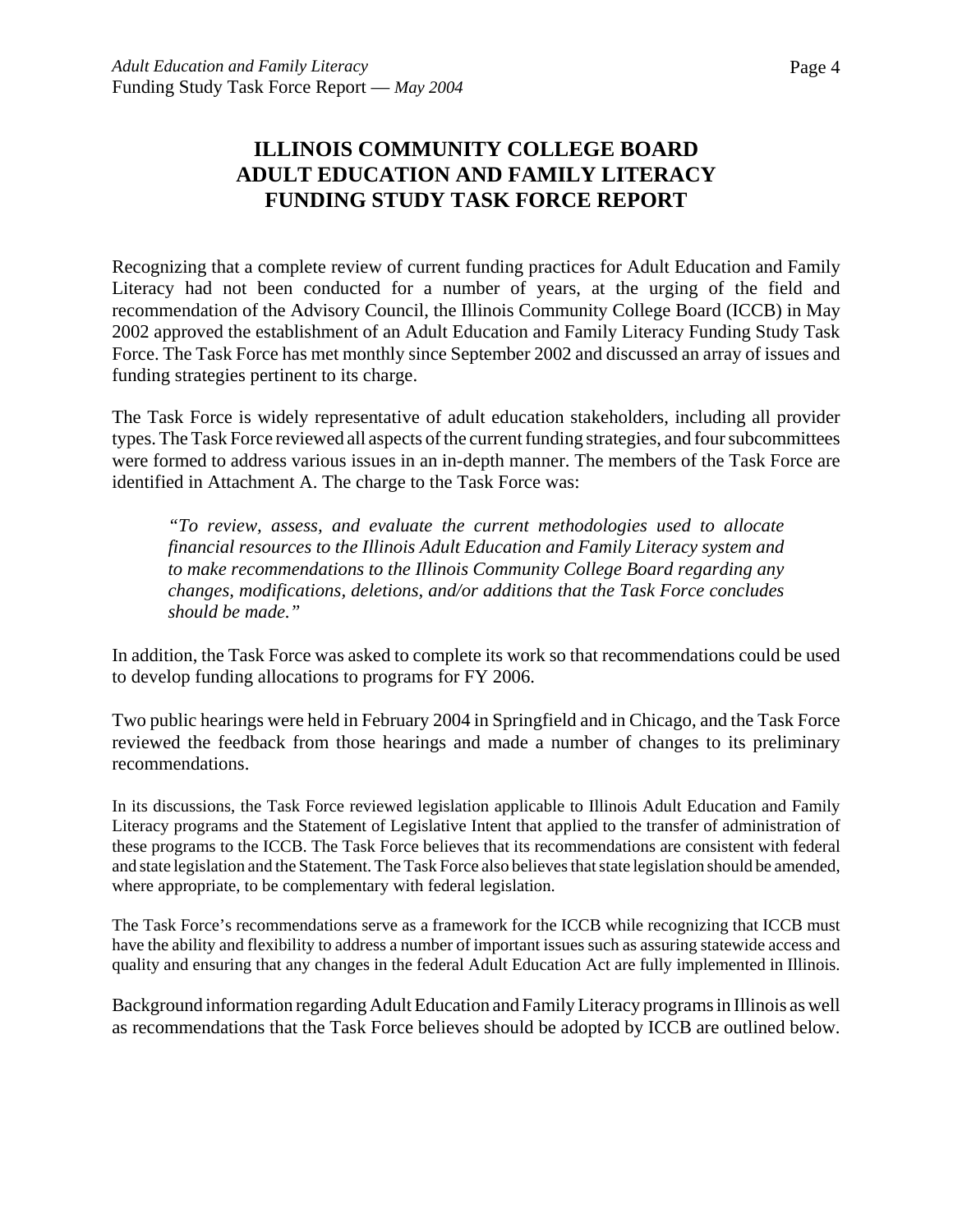# **BACKGROUND AND CURRENT FUNDING STRATEGIES FOR ADULT EDUCATION AND FAMILY LITERACY PROGRAMS**

Adult Education means instruction and support services below the postsecondary level for individuals who have attained 16 years of age**;** who are not enrolled or required to be enrolled in secondary school under state law and who:

- a) Lack sufficient mastery of basic educational skills to enable them to function effectively in society,
- b) Do not have a secondary school diploma or its recognized equivalent, and have not achieved an equivalent level of education, or
- c) Are unable to speak, read, or write the English language.\*

\*Source: Workforce Investment Act, Title II: Adult Education and Family Literacy Act, Section 203-1, Definitions.

The primary intent of the federal Adult Education and Family Literacy Act is to serve those individuals without a high school diploma (with the exception of ESL learners). Priority services should be given to these individuals. For students with a high school diploma who lack the basic educational skills, programs must receive prior approval from the ICCB to serve these students.

Instructional services include:

- Adult Basic Education (ABE),
- Adult Secondary Education (ASE),
- · Vocational skills/instruction equivalent to secondary-level vocational education,
- · English Literacy/Civics (EL/Civics) and English as a Second Language (ESL),
- · Family Literacy,
- · Workplace Literacy, and
- · High School Credit.

Support services include student recruitment and retention, volunteer literacy, assessment and testing, social work and guidance, assistive and adaptive equipment, participant transportation, childcare, and job counseling and placement services.

# **Governance**

With the support of the adult education community, a successful transition of Adult Education and Family Literacy administration to the Illinois Community College Board occurred in FY 2001. At that time, the Adult Education and Family Literacy Advisory Council was established in state government and consisted of community-based organizations, community colleges, public schools, Regional Offices of Education, Governor's Office, General Assembly, Department of Corrections, Department of Human Services, the Illinois Workforce Investment Board, and other stakeholders.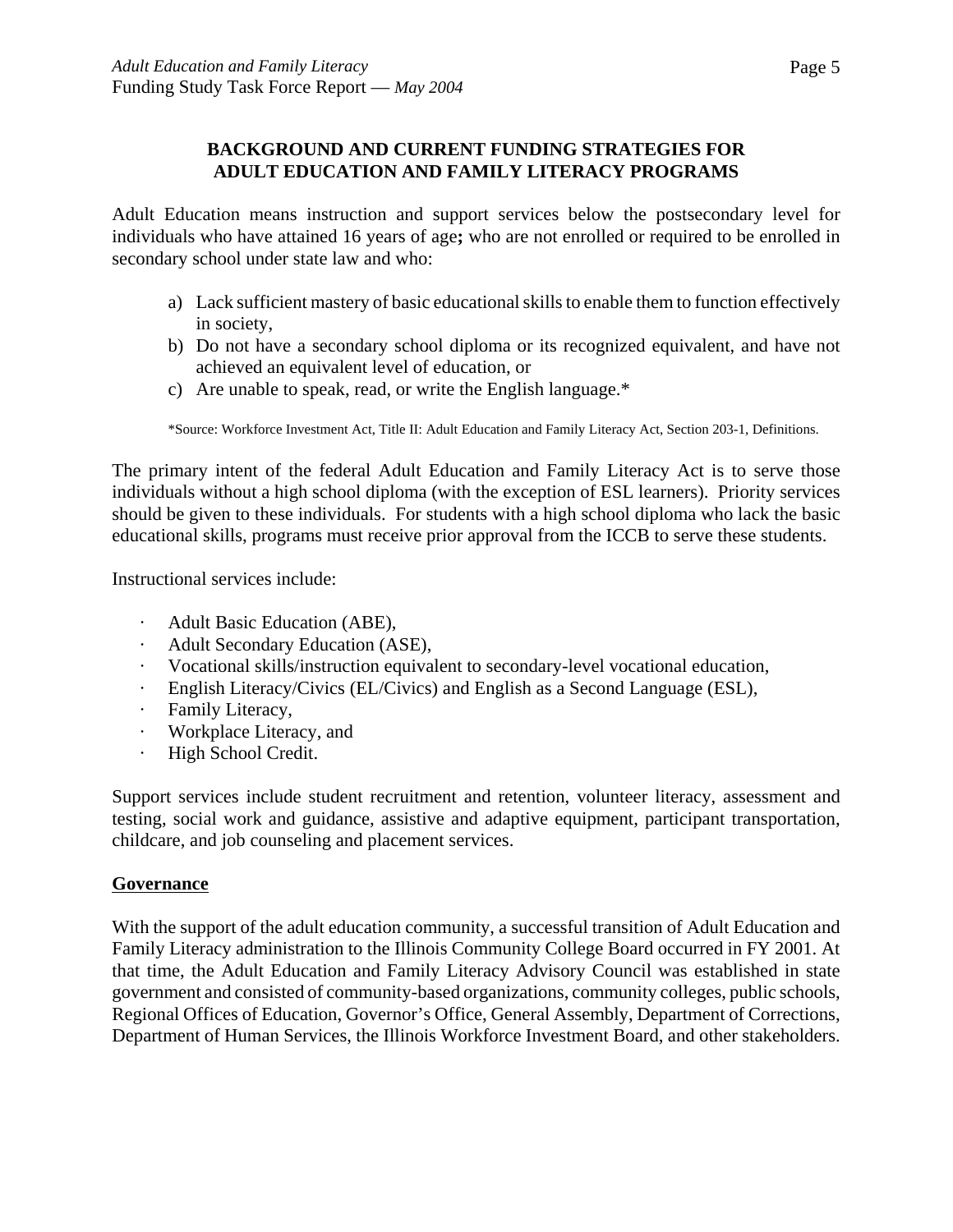#### Students and Providers

In FY 2003, federal and state funds to ICCB Adult Education and Family Literacy Programs supported (149,713) students. These students were enrolled in English as a Second Language, Adult Basic Education, Adult Secondary Education/GED, High School Credit, and Vocational Training/Job Skills courses. The distribution of students is shown below:

| English as a Second Language          | 86,197 or 57%  |
|---------------------------------------|----------------|
| <b>Adult Basic Education</b>          | 37,105 or 25%  |
| <b>Adult Secondary Education/GED</b>  | 19,195 or 13%  |
| High School Credit                    | 2,780 or 2%    |
| <b>Vocational Training/Job Skills</b> | 4,436 or $3\%$ |

A definite strength of the current and proposed Adult Education and Family Literacy funding system is the diversity of program providers. The number of providers varies from year to year, but in FY 2003, 107 providers received funding as follows:

| <b>Community College Districts</b>    |    | 39 |
|---------------------------------------|----|----|
| <b>School Districts</b>               | 24 |    |
| <b>Regional Offices of Education</b>  | 10 |    |
| <b>Community-based Organizations</b>  | 32 |    |
| <b>Other Non-Profit Organizations</b> |    |    |

An additional strength is Adult Education's efforts to coordinate services. Currently, Illinois has 39 Area Planning Councils that are responsible for the development and coordination of Adult Education and Family Literacy Area Plans for the purposes of: a) avoiding duplication of services, b) maximizing available resources, and c) providing accessibility to individuals needing services.

#### **Funding Sources**

Illinois receives both state funds and federal dollars to support Adult Education and Family Literacy programs. Both federal and state legislation specify how financial resources should be used and require "direct and equitable access" to funds and services. With the exception of certain advanced level programs, providers are prohibited from charging state fees. State law also establishes Area Planning Councils.

In FY 2003, \$55.3 million of federal and state funds were allocated to Adult Education and Family Literacy as follows:

| <b>Federal Basic</b>     | \$18.6 million or 34%     |
|--------------------------|---------------------------|
| Federal EL/Civics        | $$2.9$ million or $5\%$   |
| <b>State Basic</b>       | \$15.8 million or 29%     |
| State Public Assistance* | \$7.9 million or 14%      |
| <b>State Performance</b> | $$10.0$ million or $18\%$ |

\*Funds are awarded specifically for instructing Adult Education students who have been identified as Public Assistance recipients.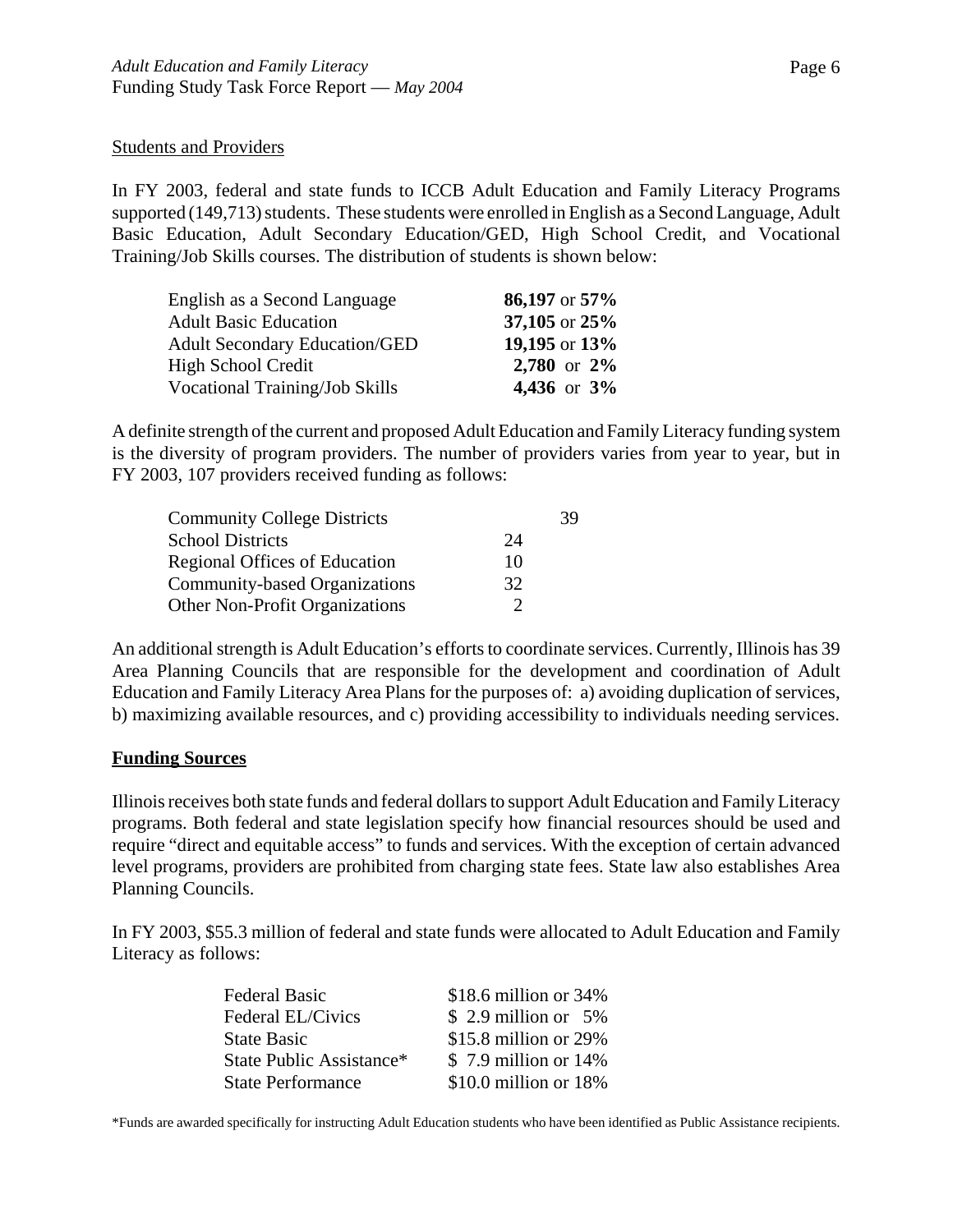Other programs also serve some of the same students and many additional students. These other programs include:

- Even Start Family Literacy, FY 2003 funding of \$6 million (governance: Illinois State Board of Education)
- Community, Family, Workforce Literacy, FY 2003 funding of \$5.5 million (Secretary of State)
- ABE/ASE services in community colleges, FY 2003 funding of \$35 million (ICCB)
- Provider and Institutional support (Various providers and individual community college districts)
- WIA Intensive Services (Local Workforce Investment Boards)
- Parent involvement/education (local school boards)
- Grant-supported

While these recommendations focus on AEFL programs, which is the purview of this report, it is important to note that adult learners and services extend beyond the ICCB-funded AEFL system.

# **The Funding Process**

All of the state Adult Education funds appropriated to the ICCB are allocated to providers. These funds comprise three funding categories: 47% to Basic, 23% to Public Assistance, and 30% percent to Program Performance. Of the federal funds, 82.5% is allocated to providers (not more than 10 percent is allocated to the Illinois Department of Corrections), 12.5 percent is used for statewide leadership activities, and 5 percent is used for the administration of the ICCB Adult Education program.

The current funding process distributes resources in three categories: 1) General Program Award (State Basic, State Public Assistance, and Federal Basic), 2) State Performance, and 3) Federal English Literacy/Civics.

Eligible applicants for state and/or federal funds are local educational institutions/agencies; community- and faith-based organizations; volunteer literacy organizations; institutions of higher education; public or private not-for-profit institutions/agencies; libraries; public housing authorities; and consortia of the preceding institutions, agencies, organizations, libraries, or authorities.

*Program Awards.* The General Program Award uses a Request for Proposals (RFP) process with applications reviewed by ICCB staff, partner organizations, and state entities familiar with Adult Education and Family Literacy programs. EL/Civics also uses an RFP process and is designed to provide integrated English literacy and civics education to immigrant and other limited English proficient populations so that they may learn how to become active community members.

Criteria used in the RFP process**,** and the relative weight of each, include the quality of the proposed programs and services in the following areas:

> Program Planning (15 points) Educational Gains (15 points) Curriculum and Instruction (20 points) Staffing and Staff Development (15 points) Support Services (15 points)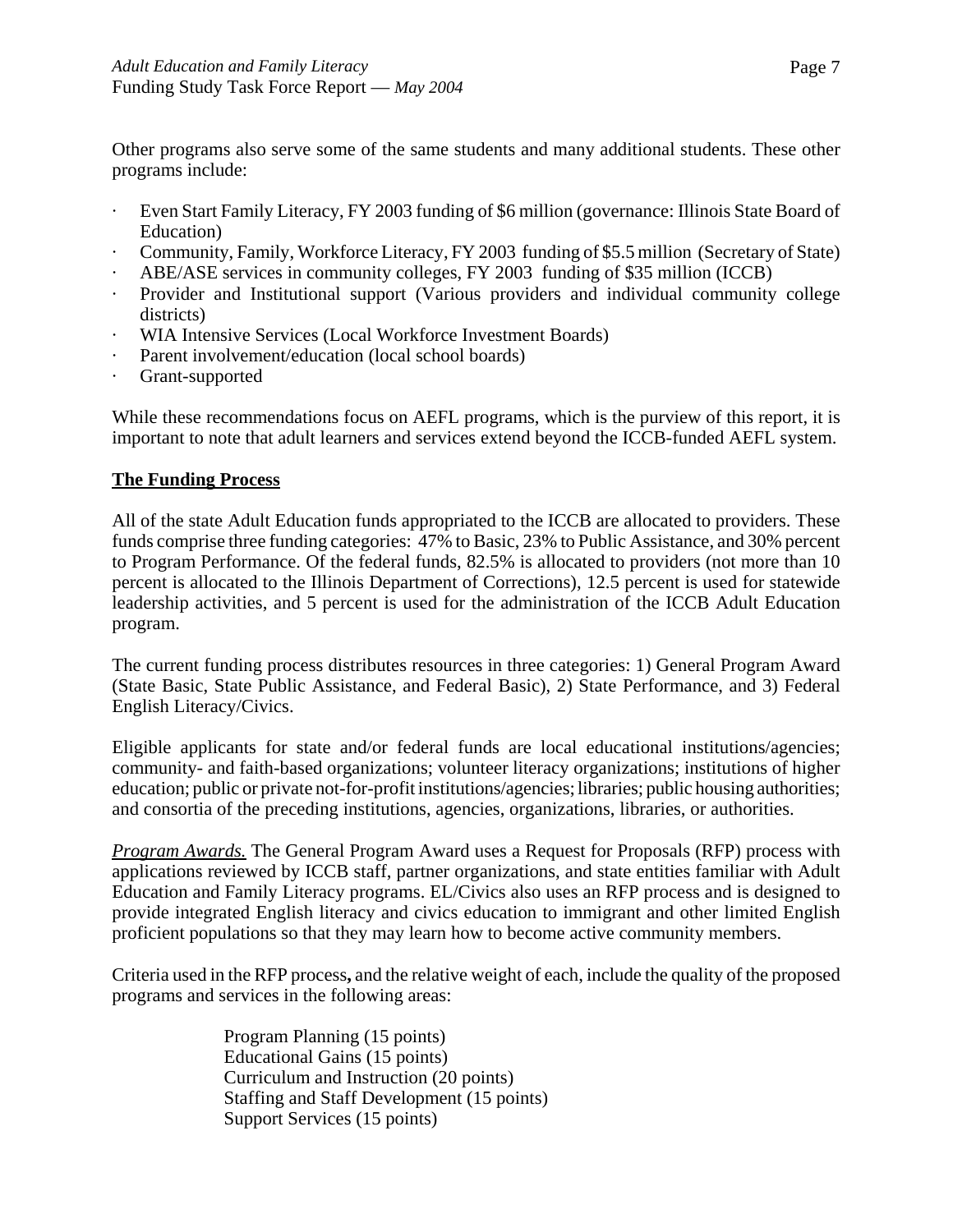Recruitment (5 points) Retention (5 points) Reasonableness of Funding Request (10 points)

The Index of Need currently used in the funding process consists of the following factors: number of adults with less than nine grades of education; the number of individuals living in ESL households; the number of adults living in poverty; the number of adults in households receiving TANF payments; and the average monthly number of unemployed persons. These data are also used in the RFP process in evaluating need within a particular APC.

In each APC region, the program awards are compared with the Index of Need to determine on a percentage basis how close they are to the region's respective index. For example, in FY03, program awards to providers in areas funded at or above 100 percent of the regional Index of Need received no increase in their award, while those below the regional Index of Need were eligible for small increases in funds.

*State Performance.* By state statute, a portion of state funds – 19 percent of total AEFL funding in FY03 – is allocated to reward programs for specified performance outcomes. State performance funds are allocated to providers based on each provider's relative performance within the total universe of Illinois providers. Five factors have been used to determine state performance awards:

- 1. **Public Aid Reductions** (the number of Public Aid clients served whose TANF benefits were reduced because of increased income),
- 2. **Secondary Completions** (the number of learners whose electronic records matched the database of GED records from testing centers, and the number of high school diplomas),
- 3. **Level Completions** (the number of instruction levels completed by learners as computed from reported test scores, the number of reported vocational completions, and the number of reported citizenship completions),
- 4. **Test Score Gains** (the sum of reported test score points gained between pre-test to post-test), and
- 5. **Persistence** (the number of learners whose attendance rate was above the average for their particular instruction category; such as ABE).

*Federal Reporting.* In addition, the federal government has required outcome measures through the National Reporting System (NRS) in these following five areas:

- · **Educational Gains** (the number of learners who complete or advance one or more education levels from entry into program)
- · **Entered Employment** (the number of learners who obtain a job before the end of the first quarter after the program exit quarter)
- · **Retained Employment** (the number of learners who remain employed in the third quarter after the exit quarter)
- · **Receipt of a Secondary Diploma or GED, and**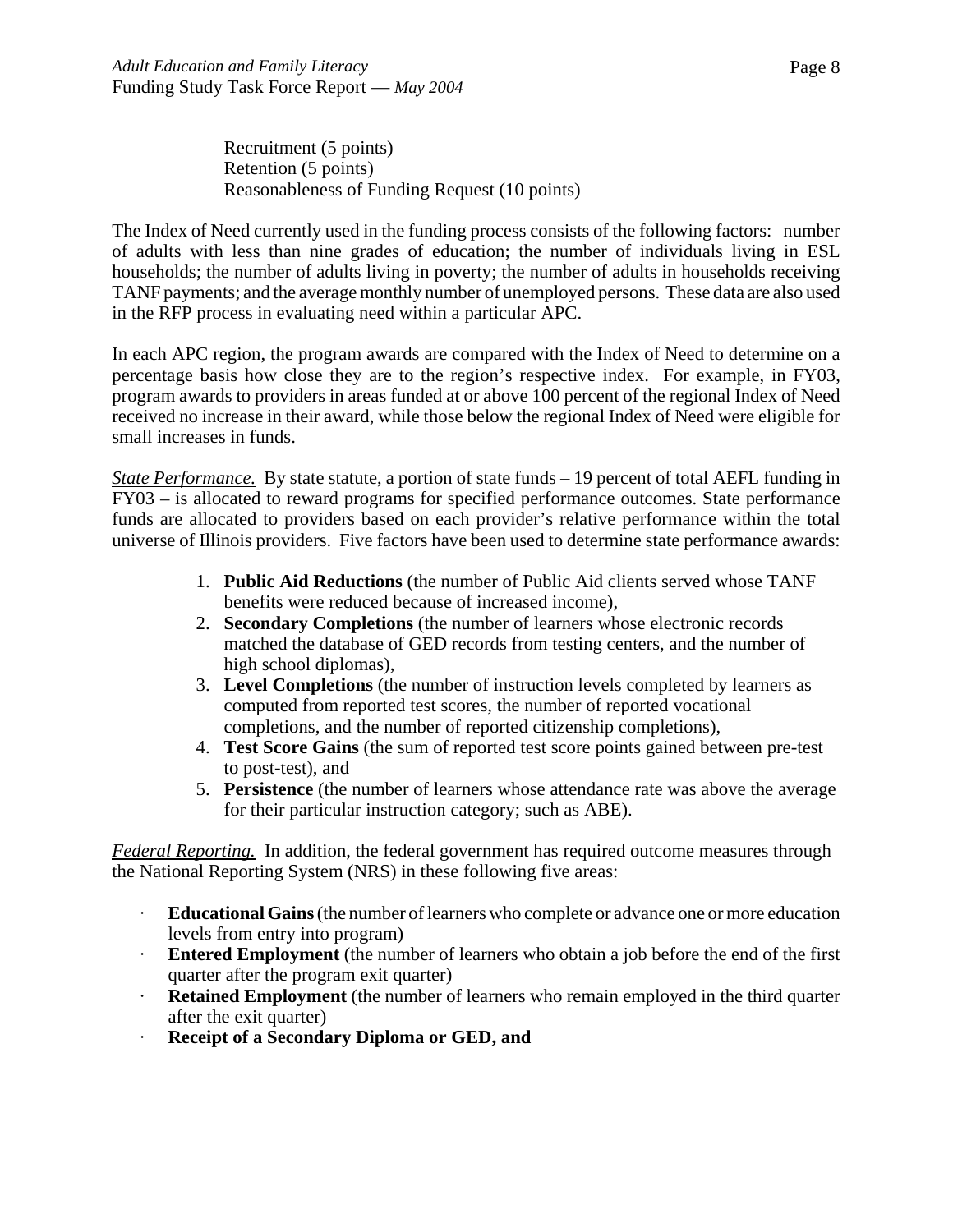· **Placement in Postsecondary Education or Training** (the number of learners who enroll in a postsecondary educational or occupational skills training program that does not duplicate other services or training received).

Federal reporting standards are not used to allocate state performance funds.

#### **Conclusions**

As it developed its recommendations, the Task Force made these overarching conclusions:

- · *Three strengths of the current system must be maintained:* 
	- *1. Multiple providers*
	- *2. A diversity of provider types*
	- *3. Service to all geographic areas of Illinois.*
- · *New funding strategies and structures are needed to better meet unmet needs and to position Illinois for the future.*

*Minimizing any unnecessary duplication in planning, data collection, reporting across state and federal agencies, and delivery of services is important so that programs can achieve greater efficiency and effectiveness in providing needed services.*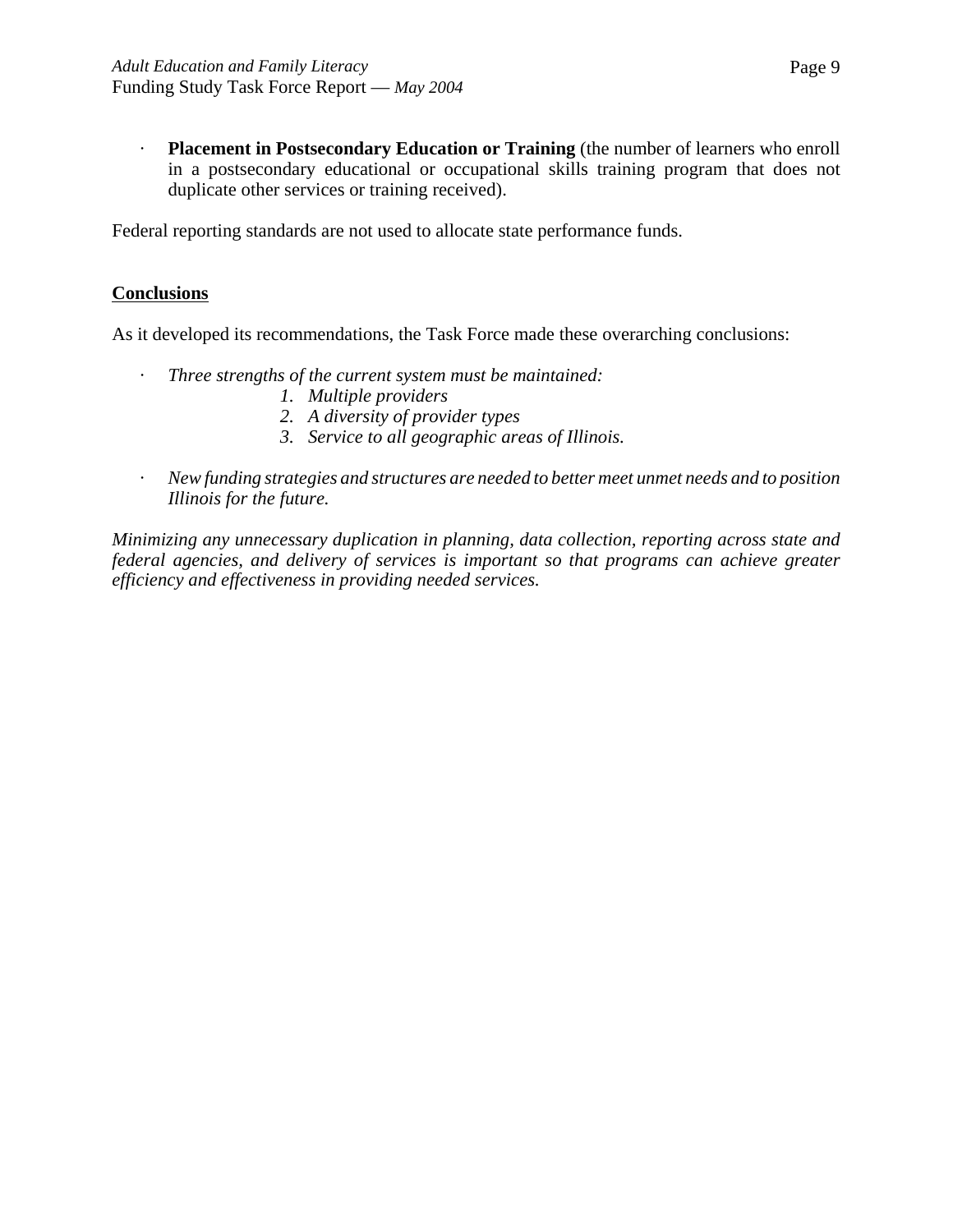#### **TASK FORCE RECOMMENDATIONS**

At its first meeting, the Task Force reviewed the history and the current funding methodology for Adult Education and Family Literacy. The four Subcommittees met by phone and in person on numerous occasions. At other meetings of the Task Force, the Subcommittees and the Task Force reviewed federal and state statutory requirements, as well as current practices, and discussed alternative policies for funding, including the pros and cons of various approaches and how these strategies might affect various programs. Outlined below are the Task Force's recommendations regarding funding needs, funding principles, a new state-of-the-art data collection system to provide more useful and timely information while reducing data burden for providers, auditing of data, changes to the current funding structure to move toward an approach that is based more on quantifiable and auditable information than the current system, and recommendations that emphasize both high and exceptional performance.

#### **FUNDING NEEDS**

While the number of persons in Illinois who receive instruction in Adult Education and Family Literacy is sizeable, the Task Force emphasizes that a substantial unmet need exists. Between 3.8 and 4.5 million adults in Illinois perform at the lowest two (out of five) literacy levels based on results of the Illinois State Adult Literacy Survey, which includes both recent high school graduates and older adults. At this level, reading, writing, and math skills are very limited. (*Literacy in Illinois: Results from the State Adult Literacy Survey, 1994).* The demand for English as a Second Language instruction is escalating rapidly in all areas of the state, and population growth in the next 10 years is expected to result in an even greater need for English as a Second Language programs and services.

#### **Recommendation 1: Funding Needs**

**Additional resources are required to serve more Illinoisans who need Adult Education and Family Literacy programs and services to assure that these individuals can compete in the new economy. If individuals do not receive these services, their well-being, their families' wellbeing, and the State of Illinois' well-being are at risk. Having a large number of persons who are unable to contribute to the overall good of the State will adversely affect the future of all Illinois' citizens. Illinois must aggressively seek additional resources for Adult Education and Family Literacy Programs from various sources, including the federal government, foundations, and private sources.**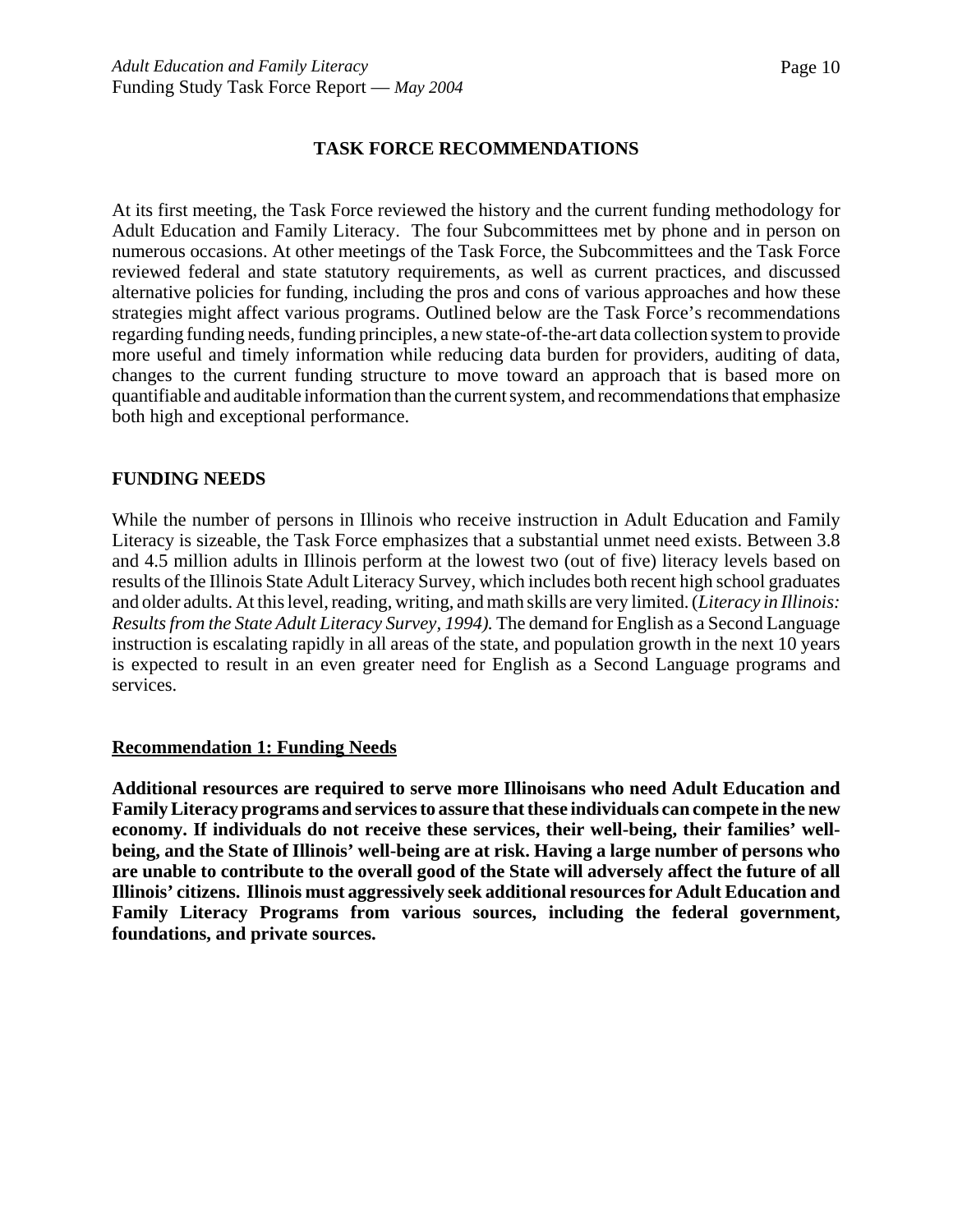# **PRINCIPLES**

The Task Force developed the following set of principles to guide its work.

#### **Recommendation 2: Principles**

**The Task Force believes that changes in the current funding system are merited and recommends that the following overarching principles be adopted to provide the framework for these changes**.

- 1. Funding and other strategies should position Illinois for the future in delivering high quality needed services.
- 2. Funding policies should preserve the current strength of having multiple provider types.
- 3. Funding policies for Adult Education and Family Literacy programs should
	- a. Promote program access by the adult education population in all areas of Illinois,
	- b. Provide predictability and stability in funding, equity, and accountability, and
	- c. Be results-oriented and reward efficiency, effectiveness, and quality.
- 4. Funding policies should include performance funding that focuses on continuous improvement so that each program is encouraged to improve. In addition, funding should be at a level sufficient to sustain high performance.
- 5. State legislation and policies should be aligned with Federal legislation when appropriate. Funding policies should support the National Reporting Standards.
- 6. Funding policies for performance should emphasize learner education outcomes that are within the purview of the adult education provider.
- 7. The criteria used in the funding policies should be communicated to providers in advance, and be consistent for a reasonable period of time.
- 8. Funding processes should be as simple and straightforward as possible, given the complexity of programs, and they should be consistent with the State Plan for Adult Education.
- 9. Information for Adult Education and Family Literacy programs should be collected in a uniform manner from all programs and not place an undue burden on data providers. Data that is reported should contribute to accountability, program management, and program improvement. Other categories of data should be reduced to the extent possible. Moreover, reported data should be accessible to data providers and should be quantitative, verifiable, and auditable.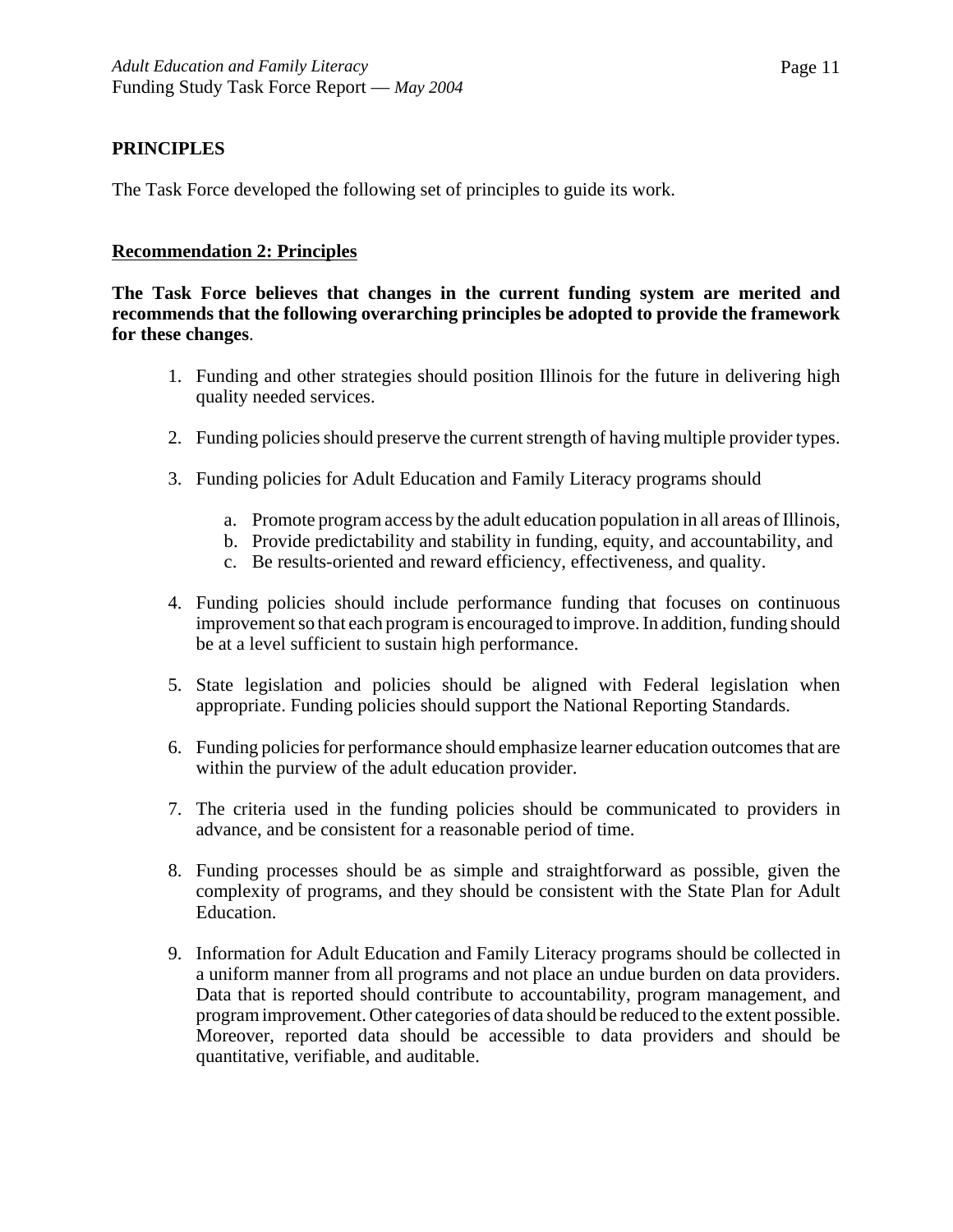# **DATA SYSTEMS**

Currently, Illinois uses the Student Administration Information Reporting System (STAIRS) for collection of information about Adult Education and Family Literacy. The Data Systems Subcommittee of the Task Force undertook a number of activities including a user preference survey and a survey to determine the type and effectiveness of other states' data systems. The results of these surveys were instrumental in developing data system recommendations.

The Subcommittee found that internet-based data collections are common among the states. Pennsylvania and Ohio have been recognized as among the leading states in the use of the Internet. Nebraska, Kentucky, Texas, and North Carolina also use internet-based reporting. In addition, the National Center for Education Statistics uses this technique in collecting all information for postsecondary education institutions through its Integrated Postsecondary Education Data Systems (IPEDS.)

The Task Force believes that having current, consistent, and comparable data from all providers is a high priority. Data on Adult Education must be available to be used both externally for accountability at the state and federal levels and internally to address service and management needs. The Task Force also believes that the current STAIRS data system is neither designed, nor adequate, to achieve these purposes.

#### **Recommendation 3: Internet Data System**

**Because of the importance of data to a new funding system, the Task Force recommends that an internet-based, centralized data system for Adult Education and Family Literacy be fully implemented as soon as possible, and not later than July 1, 2006.** 

**Because providers must be given ample time and information to prepare for new system implementation, the Task Force recommends a one-year transition during fiscal year 2005 so that pilot testing can be incorporated into data system development. If possible, pilot participants would receive a financial incentive for participating.** 

#### **The Task Force recommends that the system be designed to be simple, flexible, easy to use, and accessible and should eliminate redundancy in data collection.**

To the extent possible, it is hoped that ICCB can minimize the costs to the providers. However, it this is not possible, the costs to develop, pilot test, start up, and maintain the statewide data system are the responsibility of the providers, with the first years' development costs to be funded from Adult Education and Family Literacy funds prior to the allocation of funds to providers. Subsequent year's development and maintenance costs are to be funded in the same manner. Providers will be required to maintain an elevated minimum Internet connection speed to minimize interruptions of service and will be responsible for local connection costs.

ICCB staff plan to review large-scale, internet-based data collection systems in other states and incorporate effective elements of these systems into the new system that is developed for Illinois.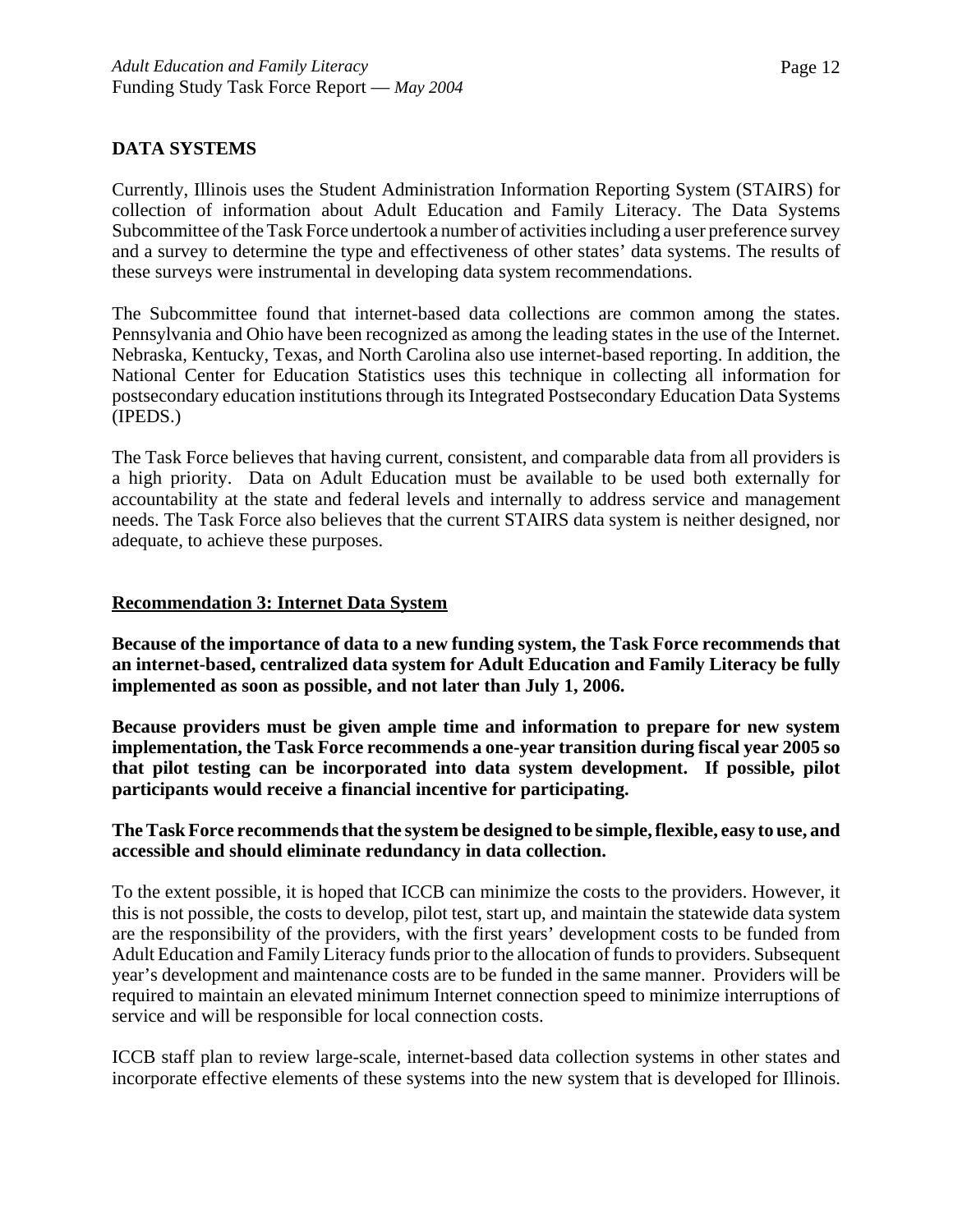ICCB staff also plan to work with other Illinois Adult Education and Family Literacy entities that collect data to promote continuity across data systems. These entities include the Secretary of State Literacy Office, the Illinois State Board of Education, and other programs.

In addition, the data system should be designed to collect employment and employment retention information from states contiguous to Illinois.

To facilitate the transition, a number of activities are needed, including giving providers an online user manual, conducting regional and statewide training sessions during the transition year and periodically thereafter, and providing a "help desk" so that providers can receive assistance on a daily basis.

The Task Force recognizes the importance of ICCB staff maintaining sufficient flexibility to meet user needs within budgetary constraints, to make timely system changes related to National Reporting Standard policy changes, and to develop queries and reports beyond what is currently available. Further, the Task Force encourages frequent data submission with reasonable reporting deadlines.

The Task Force believes that the data should be exportable in a standard format (ASCI, comma delimited), allowing import into local provider systems and importable from a standard format to allow providers with existing systems to avoid data entry duplication.

The new data system should be simplified to record each student's attendance on an aggregate rather than daily basis and to eliminate any unnecessary fields.

Providers must be able to access information locally if any disruption of internet service occurs.

# **DATA VERIFICATION AND REVIEW OF THE FUNDING SYSTEM**

Currently in the Adult Education and Family Literacy funding process, some verified data sources are used; in performance funding for example, the number of GEDs awarded is matched between program and test administrator data. Other data that originate from local programs, such as enrollment, attendance, test scores, and course completions, should be submitted according to the same standard protocols and definitions by all providers. These data should be subject to program audits conducted by, or on behalf of, the ICCB to assure that funding allocations are made on the basis of accurate and comparable data for all providers.

# **Recommendation 4: Auditing and Review of the Funding System**

**The Task Force recommends that funding and monitoring be linked and that data used in the formula and performance funding processes be verified and audited. The Task Force recommends that monetary disincentives be used for programs not performing to ICCB standards.**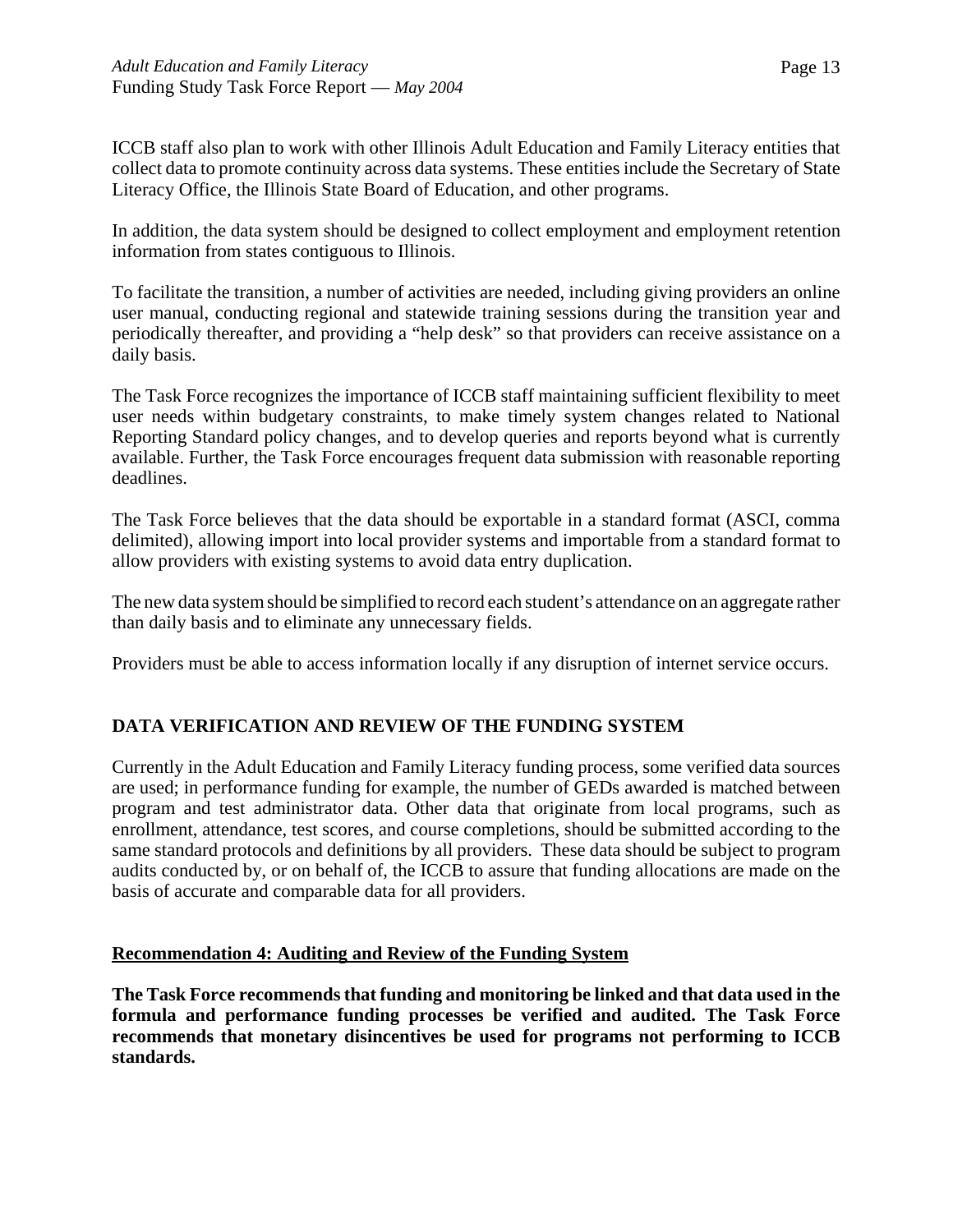#### **The Task Force also recommends that the funding system be reviewed periodically to assure that the funding factors and performance indicators are valid and reflect the desired outcomes of the system. The new system should be analyzed to monitor the impact on local programs and to assure stability from year to year.**

A periodic review of funding policies, perhaps every five years, will allow the system time to make adjustments for improvement, if necessary, while promoting funding and program stability. It would also allow for adjustments if there are changing public policy issues and priorities or if there are unintentional negative consequences to the new funding system.

# **Recommendation 5: Communication and Design of the Funding System**

**The funding criteria, definitions, and performance indicators, should be clearly communicated to local programs in advance and should be consistent for a number of years. This would enable local programs to organize their efforts to achieve goals and desired learner outcomes and have reasonable expectations for receiving a specific amount of funds for achieving them. Funding for performance incentives should be at a level sufficient to sustain the rewards.**

#### **FUNDING PROCESSES**

As described earlier, an RFP process has been used for funding Adult Education and Family Literacy programs for a number of years. The Task Force's recommendations for a new process and framework are summarized below.

#### **Recommendation 6: Requests for Proposal (RFP) Process (does not include EL/Civics)**

**The Task Force recommends that the RFP process be modified and simplified using a cycle reflecting federal guidelines and which is aligned with the timeframe for the state plan for adult education. The RFP process serves as a "qualifying process" to determine which providers meet quality standards and are eligible for state and federal funds. Programs that the ICCB "qualifies" as an Adult Education and Family Literacy provider and providers that deliver a minimum of 1,000 units of instruction\* receive funding using the funding framework developed by the Task Force.** 

#### **The RFP process should also be used to request funds and to provide a justification for requested funds.**

(\*For current providers, the effective date for the minimum of 1000 units of instruction is three years).

Based on the federal cycles, new providers would be able to compete in the RFP process periodically, and in years when new providers are not admitted to the program, they could participate as subcontractors of established programs. Similarly, providers with less than 1,000 units of instruction may be funded as subcontracts with a larger entity/provider. The ICCB may make exceptions in cases of a sole provider within an APC to ensure that an APC is served.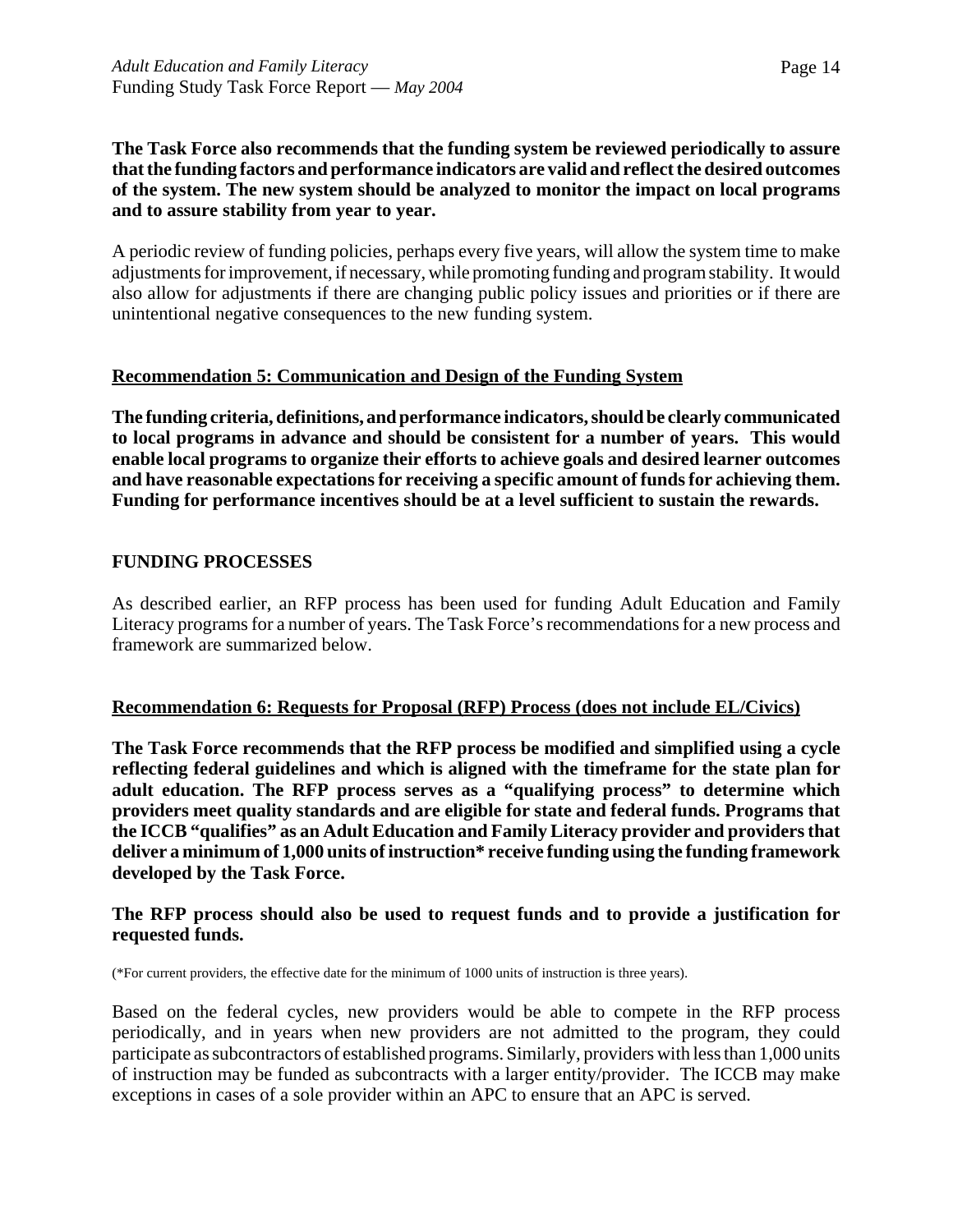# **Recommendation 7: Funding Framework**

# **The Task Force recommends that the current funding structure be modified to have the components as follows (the components are not in priority order):**

# Base Funding:

- a) **An Index of Need** is used to prorate funds to each Area Planning Council based on their proportion of statewide need. These funds are then allocated to providers within that Area Planning Council. The Index of Need counts only the target population defined below.
- b) A **foundation component** for each eligible program**.**
- c) A **Program excellence award component**.
- d) A **units of instruction component** that considers the number of instructional units delivered and the estimated costs of delivering and "growing" Adult Education and Family Literacy programs.
- e) An **enrollment component** for each eligible program.

Performance Funding:

- a) Reward to providers that meet performance benchmarks.
- b) Reward to providers that exceed performance benchmarks and demonstrate high performance.

EL Civics:

Current RFP process will be continued.

# **BASE FUNDING**

The changes to base funding are recommended to provide greater equity and stability for the various providers. The base funding changes also emphasize the importance of quality, and preserving multiple provider types. Smaller providers would be funded with a foundation amount that is stable and predictable with the remaining base funds allocated based on units of instruction, enrollment, and program excellence. The base funding recommendations are designed to simplify the process as well. The Task Force is recommending five components for base funding:

- a) Index of Need
- b) Foundation Component,
- c) Program Excellence Award Component,
- d) Units of Instruction Component, and
- e) Enrollment Component.

Index of Need. The Task Force recommends that an "Index of Need" be used first in allocating funds to each Area Planning Council region. This approach distributes funds to areas of the state that have the greatest need for services.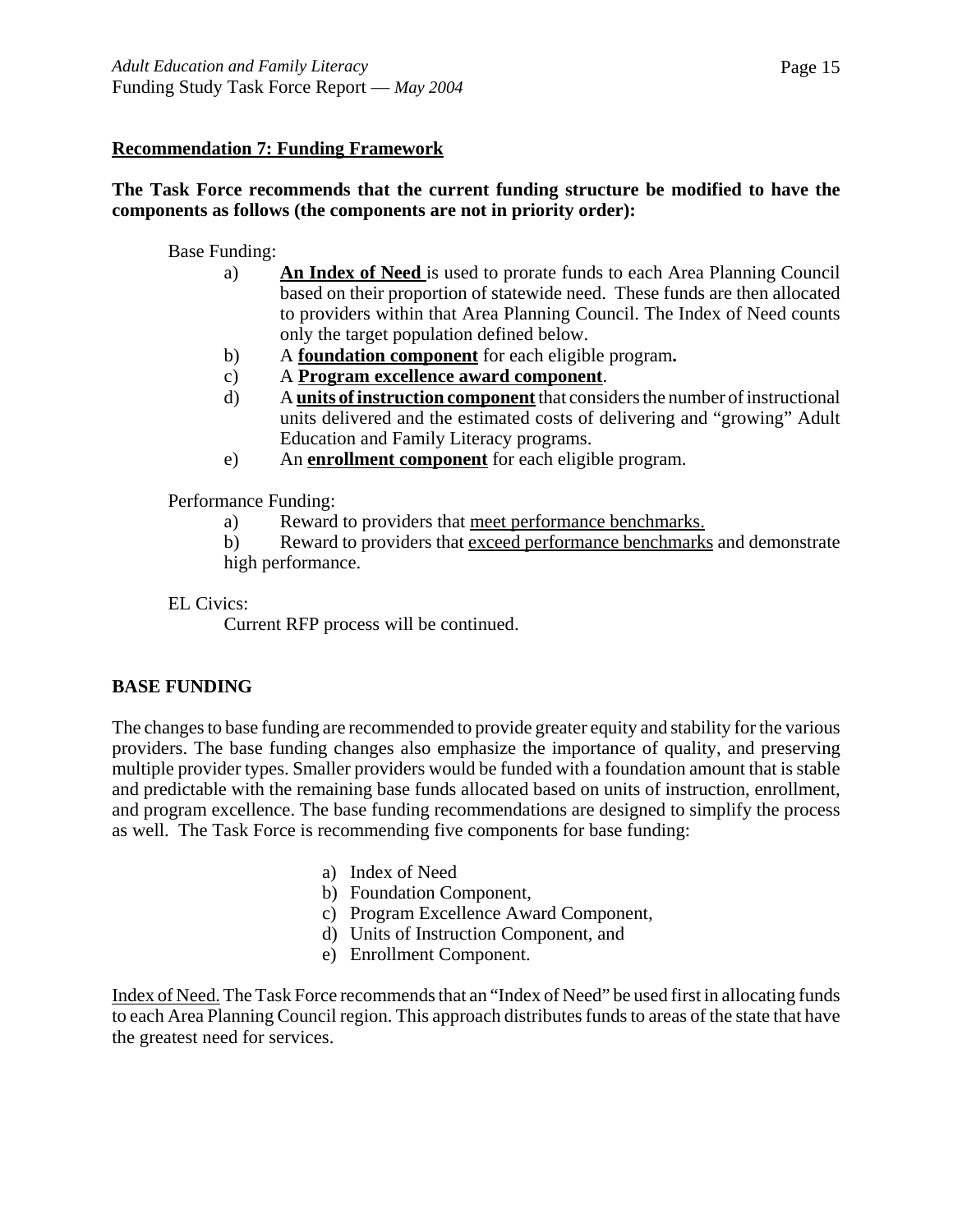Furthermore, the population used in determining the Index includes individuals who are 16 years of age or older and who are not enrolled or required to be enrolled in secondary school under state law and who:

- a) Lack sufficient mastery of basic educational skills to enable them to function effectively in society,
- b) Do not have a secondary school diploma or its recognized equivalent, and have not achieved an equivalent level of education, or
- c) Are unable to speak, read, or write the English language.

Currently, the Index of Need uses the following components and weightings:

- Less than 9 grades of education (weighting  $= .24$ )
- ESL (weighting  $= .20$ )
- Adults in Poverty (weighting  $= .20$ )
- TANF eligible (weighting  $= .20$ )
- · Average Number Unemployment per Month ( weighting = .16)

The Task Force recommends that the Index of Need be modified to use the following components and weightings:

- Less than 12 grades of education (weighting  $= .45$ ) with each adult with less than 9 grades of formal education weighted by 1.5 (1.7 million adults).
- Adult ESL (weighting  $= .25$ ) with each adult who does not speak English or does not speak English well weighted by 1.5 (1.9 million adults).
- Adults in Poverty (weighting  $= .25$ ) (1.2 million adults).
- · Average Number of Unemployed Persons per Month (weighting = .05) (390,000 adults).

As the Task Force reviewed the current components in the Index of Need and assessed the demands for AEFL programs, the Task Force felt that the demands for AEFL programs by individuals with more than 9, but fewer than 12 formal grades of education was substantial and should be recognized. The Task Force also felt that the Index of Need should have a higher weighting for those individuals who are "hardest to serve," e.g., individuals with less than 9 grades of education and individuals who do not speak English well or who do not speak English. This weighting recognizes the difficulty and the higher costs associated with programs for these individuals. The significant increase in the ESL learner population indicated a corresponding increase in the weighting of this factor. Further, while the previous ESL component included all persons ages 5 and older residing in households where a language other than English is spoken, the new Index is based on the aforementioned adult/out of school criterion. In the new Index of Need the weighting for unemployed is reduced as a result of the Task Force's belief that there is a low correlation between the data source and the population in need of adult education. Specifically, the number of adults receiving Unemployment Insurance benefits includes both persons who are and, who are not eligible, for Adult Education. In addition, those individuals who are unemployed and eligible for Adult Education and Family Literacy programs are likely to be included in the categories of less than 12 grades of education, Adult ESL, or Adults in Poverty.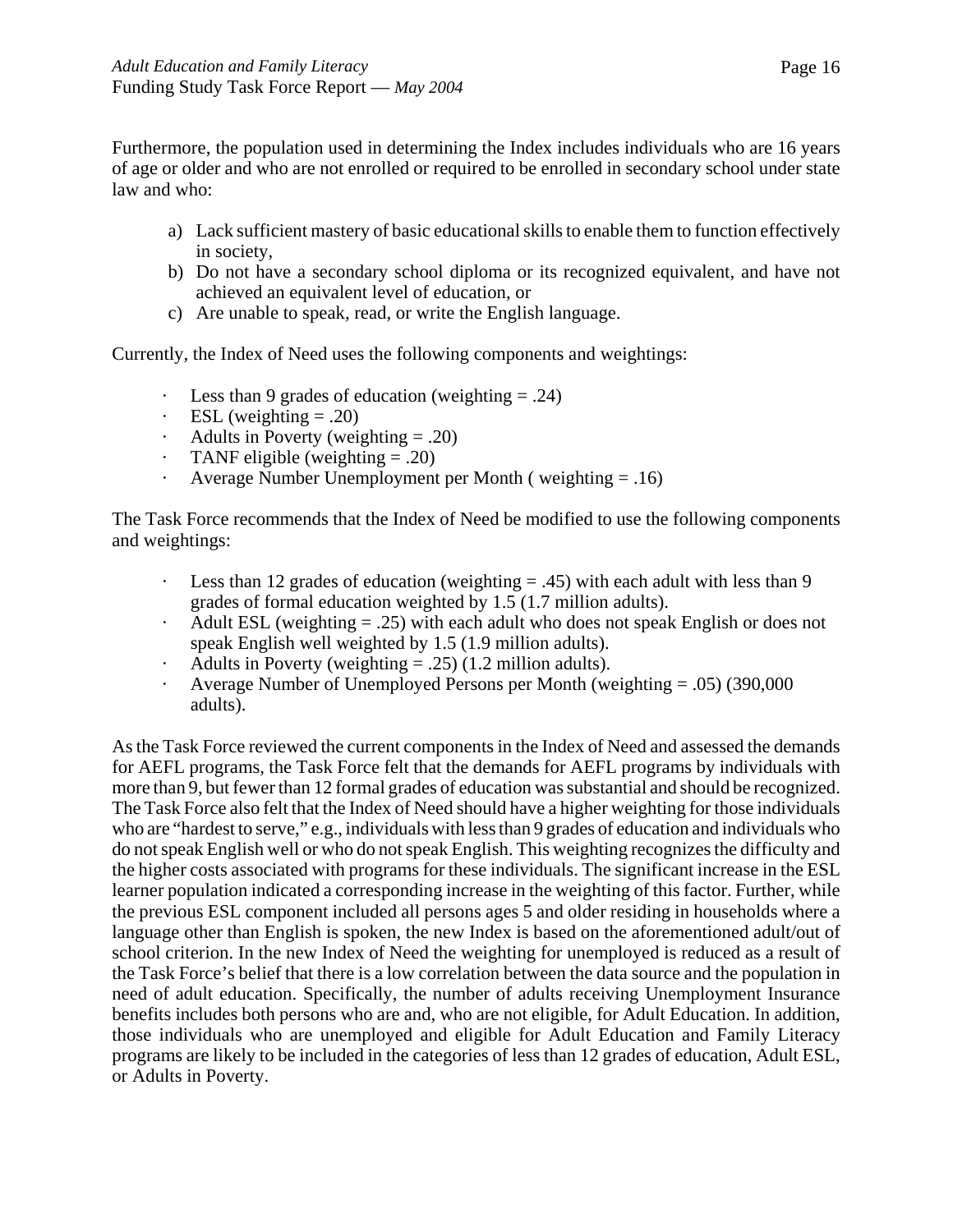Foundation. The purpose of the "Foundation" component is to recognize that there are higher fixed costs simply to "open the door" for programs that are smaller in terms of units of instruction provided. The Task Force believes that the smallest 50% of programs fall into this category. These programs need a dependable, predictable amount of foundation funding. The Task Force investigated several models for providing foundation support. The Task Force recommends that smaller programs receive a fixed amount for foundation funding, which should be limited to no more than one-third of the program's total base funding award.

The Task Force has asked ICCB to develop a formula approach for Foundation Funding. The Task Force reviewed a strategy of \$50,000 for programs with less than 5000 units of instruction as a possible approach. The Task Force is concerned that programs could fluctuate in size which could create some instability in foundation funding and also wanted ICCB to review the 5000 unit threshold.

Program Excellence Award. The purpose of "Program Excellence Award" funding is to recognize that factors other than program size, units of instruction, enrollment, and costs should be used in funding Adult Education and Family Literacy programs and that quality should be rewarded and encouraged within AEFL programs. Within the RFP process, there are quality considerations that include program planning, educational gains, curriculum and instruction, staffing and staff development, support services, and recruitment/retention. The Task Force recommends that programs be allowed to choose two of these elements on which to focus efforts to maintain and improve quality for a given year in order to receive Program Excellence Award dollars. An evaluation tool would be used to assess whether the program is successful in achieving its goals in the two areas. The ICCB would evaluate a report developed by the program provider and determine if the program is eligible for Program Excellence Award funds. The ICCB could also pre-select a statewide area based on federal mandates. Un-awarded funds would be reallocated to other qualified programs. This strategy encourages better performance for the system as a whole. Of the total funds allocated to the base, 20\* percent would be allocated to the Program Excellence and Foundation components.

\*The Task Force discussed what the appropriate level of funding should be for the Program Excellence and Foundation components, specifically whether it should be 20% or  $25\%$ . The Task Force believes that this decision is within the discretion of the ICCB.

Units of Instruction. The Units of Instruction Component is a productivity model, and its purpose is to provide resources to each provider within an APC to support each unit of instruction relative to the amount of services provided. As a result, providers within an Area Planning Council should be funded at a similar unit cost for similar instructional activities. Currently, there are substantial variations in funding among various providers. This approach uses the same rate for each unit of instruction, and the number of units is based on a three-year rolling average or the last year, whichever is greater. The Units of Instruction Component represents 40\* percent of available base funds. This strategy provides equity for providers within an Area Planning Council although providers across the state may be funded at different levels per unit of instruction.

\*Percentage may change based on allocation to Program Excellence component.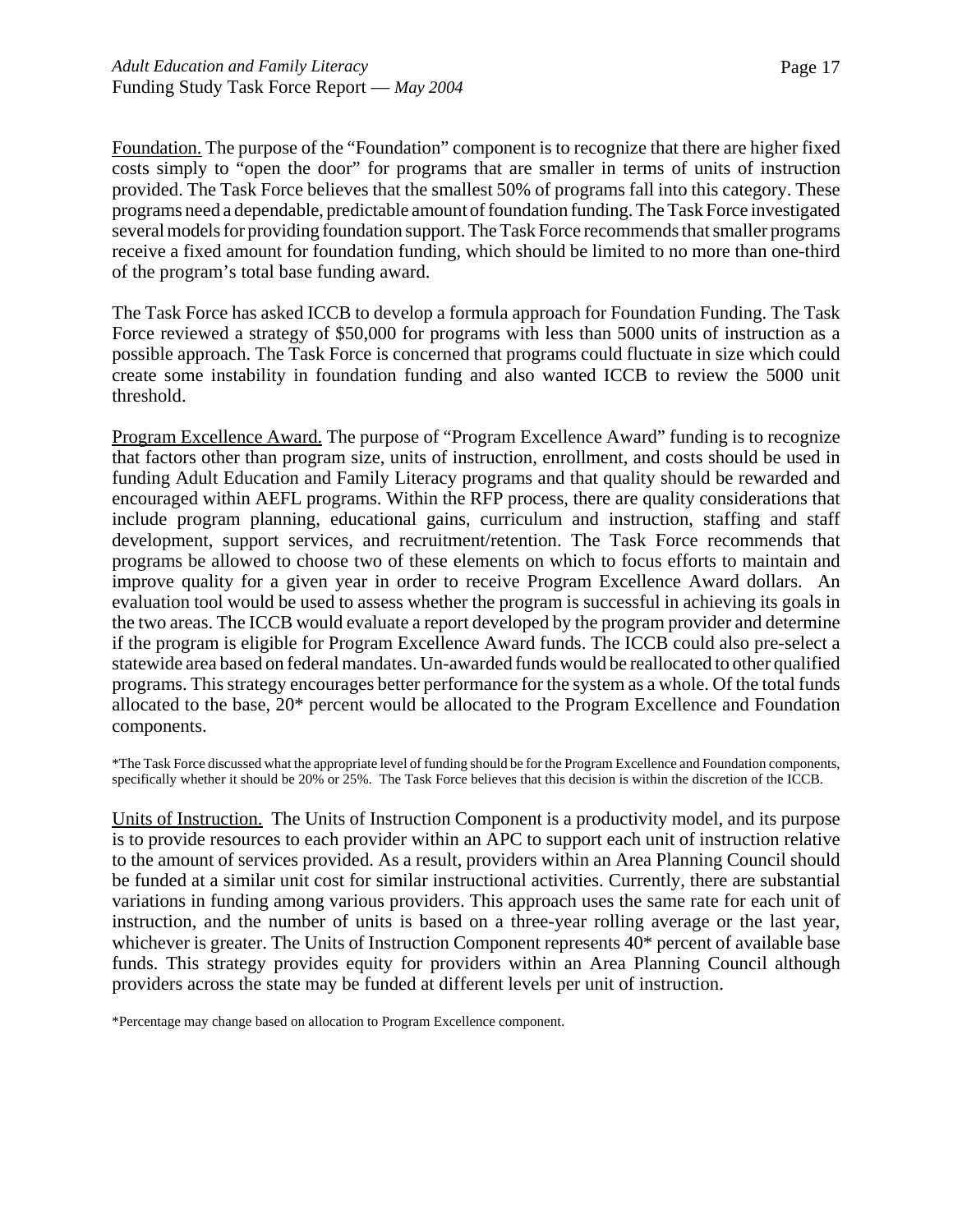The Units of Instruction\* were divided into categories and weighted as follows:

- A. Beginning Literacy to Beginning ESL 1.50
- B. Low Intermediate ESL to High Intermediate ESL 1.25
- C. Low Advanced ESL to High Advanced ESL 1.00
- D. Beginning Literacy to Beginning ABE 1.50
- E. Low Intermediate ABE to High Intermediate ABE 1.25
- F. Low Advanced ASE to High Advanced ASE 1.00
- G. Other Units (generated from students who were not tested) 1.00

\*Units attributed to EL/Civics were excluded. Community college units were adjusted to reflect a reduction of units supported by unrestricted dollars.

Enrollment. The Enrollment Component recognizes that providers incur costs with each student who enrolls regardless of the number of instructional units generated. The Enrollment Component is a productivity model, and its purpose is to provide resources to each provider within each APC relative to the number of adult students served. As a result, providers within an APC would be funded for similar costs for similar activities. The approach uses the same cost rate for each unduplicated headcount enrolled student. The number of students is based on a three-year rolling average or the last year, whichever is greater. The Enrollment Component represents 40\* percent of available base funds. This strategy provides for equity for providers within an Area Planning Council although providers across the state may be funded at different levels for each adult.

\*Percentage may change based on allocation to Program Excellence component.

It should be noted that costs vary significantly among the various providers and Area Planning Councils. With its monitoring and compliance responsibilities, the ICCB should review and establish cost guidelines to assure that the costs allocated to various providers and Area Planning Councils are reasonable. For example, the ICCB may want to consider a guideline that no provider will be funded at a level that exceeds 50 percent or 100 percent above average statewide costs. ICCB should also develop a reporting schedule for these costs.

#### **Recommendation 8: Transition to Base Funding**

#### **The Task Force recommends that a Transition Plan be adopted for the new base funding strategy that involves incremental implementation of the new funding system.**

For FY 2004, estimates indicate that federal funds will be less than what was allocated in FY 2003. In addition, the migration to the new quantitative base funding system will result in some providers having fewer resources than in previous years. The Task Force is recommending a transition plan that will minimize the effect on the various programs to ensure that, to the extent possible, current services to students can be protected and various providers will have adequate time to prepare for funding adjustments.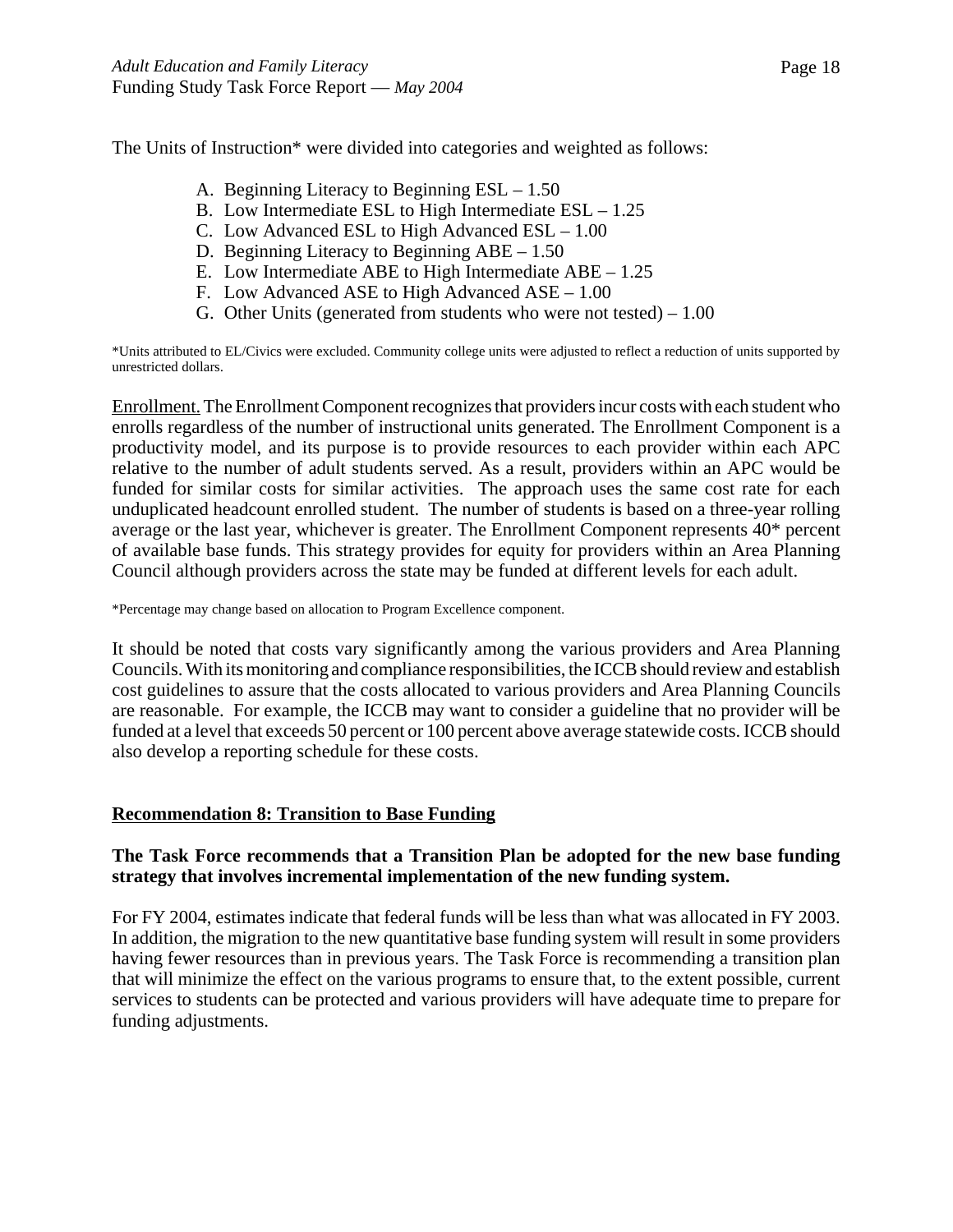The Task Force also believes that implementation of the funding approach should go through a slow transition until comparable and consistent information is available with the new data system. The Task Force recommends that a 5 percent funding reduction cap that a single provider would incur in any given year be established. The cap would be a floating amount based on the funds available as described in the examples below. When comparable and consistent information is available, the ICCB should review the 5 percent factor to determine if it should be increased. The transition strategy would be implemented as noted in the following examples:

- · Example: If, on a statewide basis, funds for Adult Education and Family Literacy are increasing from the previous year, then no provider would be reduced by more than 5% assuming that the provider's enrollments have not declined.
- · Example: If, on a statewide basis, funds for Adult Education are reduced from the previous year, then no provider would be reduced by more than 5% beyond the statewide reduction, for example, if funds decline by 2%, then no provider would be reduced by more than 2% plus 5% assuming that the provider's enrollments have not declined.

The effect of this recommendation is to lengthen the transition process, give providers time to adjust for the new funding system, and ensure that services to students continue.

# **PERFORMANCE FUNDING**

Since fiscal year 2000, allocating resources to program providers based on performance has been an important component of Illinois Adult Education and Family Literacy funding. The Task Force believes that the basis for performance funding should be student outcomes and that performance funds should be used to encourage and reward programs to continue to improve the outcomes of the services they delivered. The focus of performance funding is continuous improvement for all programs.

The Task Force supports performance funding and believes that the following recommendations will strengthen the current system.

#### **Recommendation 9: Improvement Focus**

**The Task Force recommends that performance funding should reward a program's increasing impact on learners, rather than its performance compared with other programs. This approach would use a benchmark expectation based on each program's three-year average performance for each performance indicator. When programs meet the benchmark, they receive performance funds. When programs fail to meet their own benchmarks, they must develop a remediation plan and technical assistance will be provided by the ICCB. If a program does not meet its benchmarks for three consecutive years, then the program may lose some portion of its performance funding.**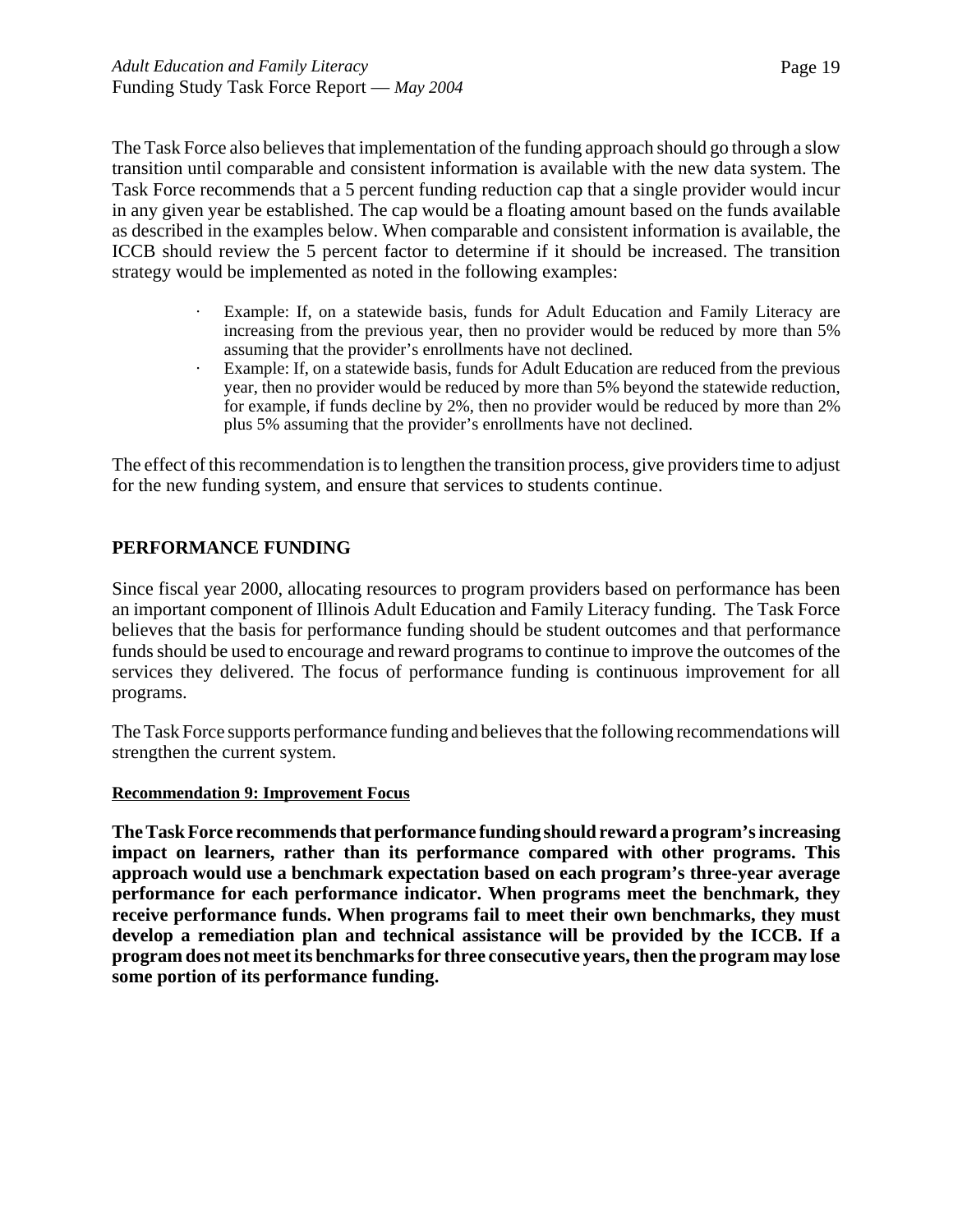The current funding system is designed so that a single program's performance is compared with other providers within the state. The recommended change means that a provider would compare its results with its own previous years' results so that each program competes with itself. The Task Force believes that this approach provides an incentive for continuous improvement for each program.

Internal and external factors may result in a program's performance fluctuating from year to year. Using a three-year rolling average promotes predictability and stability so that programs know how much performance funding they are likely to receive based on past performance experience.

In the first and second years, each provider receives its determined level of performance funds. If a provider does not meet at least 90 percent of its benchmark in the first year, it will be required to develop a remediation plan and technical assistance by ICCB staff should be provided. In the second year, if the benchmark is not met, the remediation plan will be revised with continued technical assistance. In the third year, the program receives performance funds based on its percentage of the performance benchmark. As an example, if a program is at 80 percent of its benchmark, then it receives 80 percent of its performance funds. This approach emphasizes the importance of both continuous improvement and results.

It should be noted that new programs would not be eligible for performance funding until they have two years of performance data, which will be in their fourth year of operation. Programs that exceed their benchmark will also be rewarded as outlined in the recommendation below.

#### **Recommendation 10: Exceptional Performance**

**The Task Force recommends that performance funding include a component for "Exceptional Performance." When programs exceed the baseline benchmark, they may earn financial incentives for exceptional performance. The incentive should be limited to no more than 5 percent of a program's total performance funding allocation. These incentives should be funded with additional state dollars, rather than reallocating the current performance funds. New, additional funds to support "Exceptional Performance" should be sought from the General Assembly.**

The Task Force believes that program efforts that focus on exceptional results should be rewarded and that this component of the funding framework will provide an incentive for excellence. This recommendation is also consistent with the Illinois Community College System's Strategic Plan, the *Promise for Illinois, Pledge 3* "Maximize state and federal resources to assure there are adequate, stable, and flexible resources which promote program growth and innovation for all adult education students consistent with the Adult Education and Literacy Vision for 2008."

Funds that a program may receive for "Exceptional Performance" are one-time allocations and do not roll over from year to year.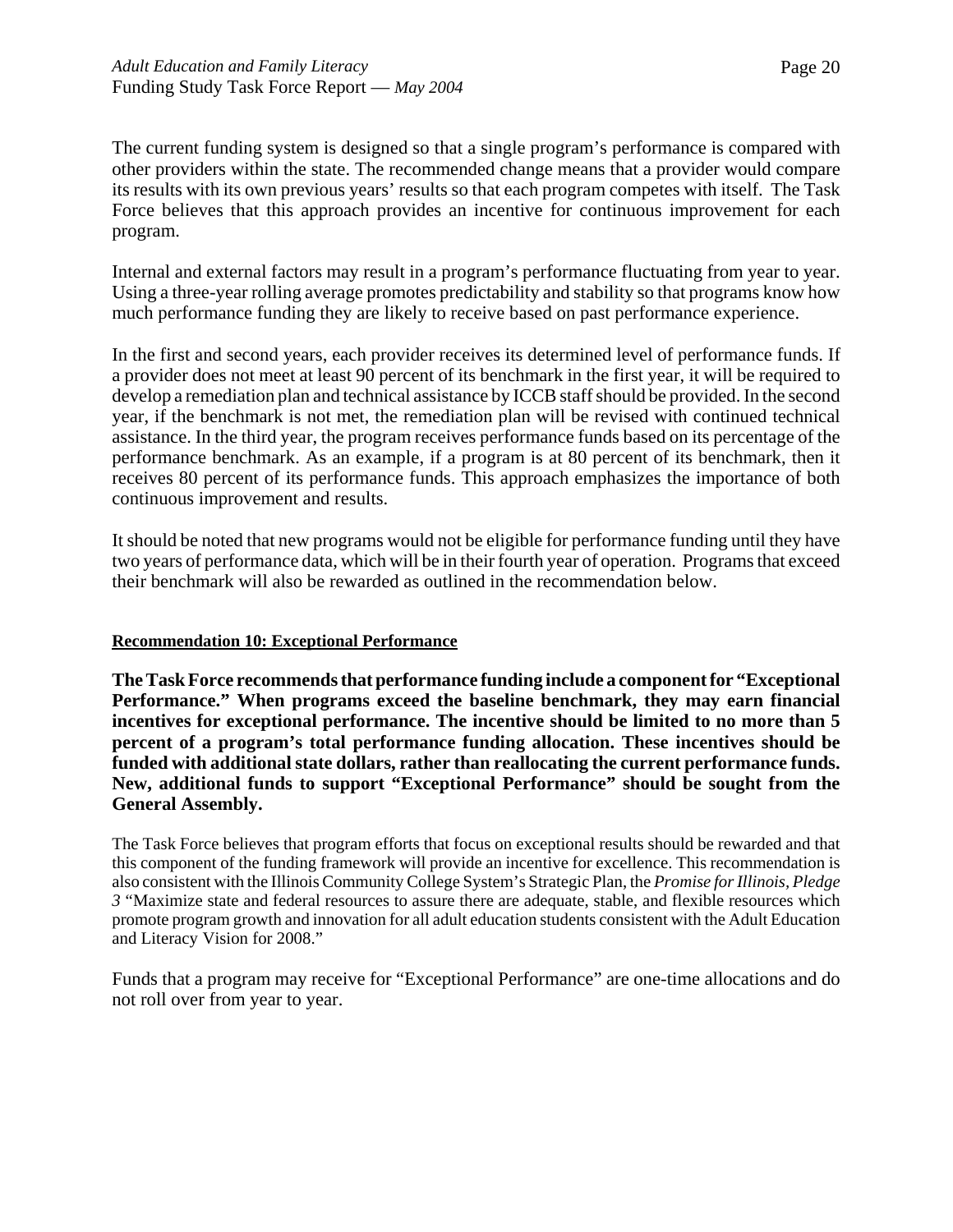# **Recommendation 11: Performance Indicators**

# **The Task Force recommends that a set of new performance funding indicators be adopted that includes educational outcomes, including level advancement; test score gains; and secondary, citizenship, and vocational completions, as well as other educational outcomes.**

The Task Force examined the distribution of performance funding over several years' time. It also considered the policy implications of providing performance funding as incentives for providers' work towards certain learner outcomes. The Task Forces was clear in selecting outcomes as the basis for performance funding. Specifically, the Task Force decided that education outcomes that are most likely a direct result of participation in adult education programs should be used as performance indicators. Outcomes that most often depend on forces external to the education program, such as employment and income that are affected largely by economic conditions, and reductions in public assistance that are affected largely by public policy, economic conditions, and other social factors, are not to be included. These outcomes are not directly related to educational outcomes.

Certain performance indicators, such as citizenship and vocational completions, should have standardized definitions and calculation methodologies that are used by all providers.

The performance indicators and performance funding recommendations are applicable to only outcomes that are funded with Adult Education and Family Literacy funds. Outcomes associated with community college unrestricted funds should not be included.

The ICCB should also periodically, for example, on a three-year basis, examine the benchmarks and funding levels and make adjustments where appropriate.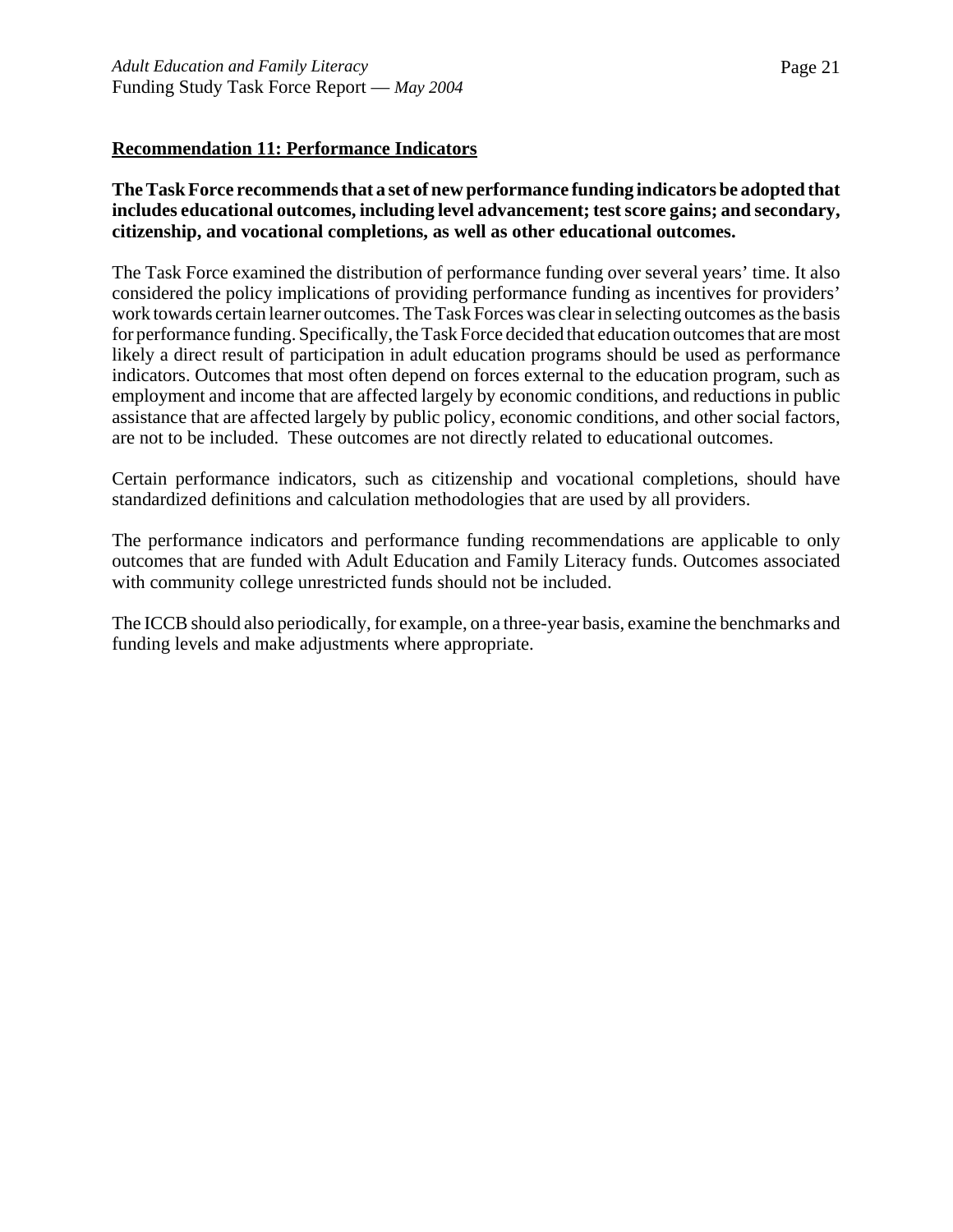#### **Attachment A**

# **ADULT EDUCATION AND FAMILY LITERACY SYSTEM FUNDING TASK FORCE**

#### **Co-Chairs**

Charles Guengerich – President Wilbur Wright College

Susan Kidder,, Executive Director Literacy Chicago

John Muirhead,, Director of Adult Education Urbana School District #116

#### **Task Force Members**

Tim Bellamey, Associate Vice President Workforce and Adult Continuing Education Shawnee Community College

Patrick Botterman, Trustee Harper College

Jeffrey Bright, Director of APCC/LIT Albany Park Community Center

Bob Eiffert, Deputy Chief Illinois Department of Corrections

Evelina Cichy, Dean ABE and Workforce Development Kishwaukee College

Daniel Corr, Dean Academic Enrichment and Language Studies Harper College

Shari Crockett Adult Education and Literacy Director Monroe/Randolph Regional Office of Ed

Gary Davis, Executive Director IL Community College Trustees Association Abe Eshkenazi Vice Chancellor of Finance City Colleges of Chicago

Joyce Fritsch, Director Dewitt-Livingston-McLean ROE

Martha Giordano Director of Adult Basic Education Southwestern Illinois College

Val Harris, Director Adult Education Lewis & Clark Community College

Phoebe Helm, Past President Harry S Truman College

Barth Landor, Manager Educational Programs Asian Human Services

Kathy Lively, Associate Dean Adult Basic/Secondary Education John A. Logan College

Robert Luther, President Lake Land College President, Presidents Council John O'Keefe, Trustee John A. Logan College

Val Roberson, Associate Vice Chancellor Adult Education City Colleges of Chicago